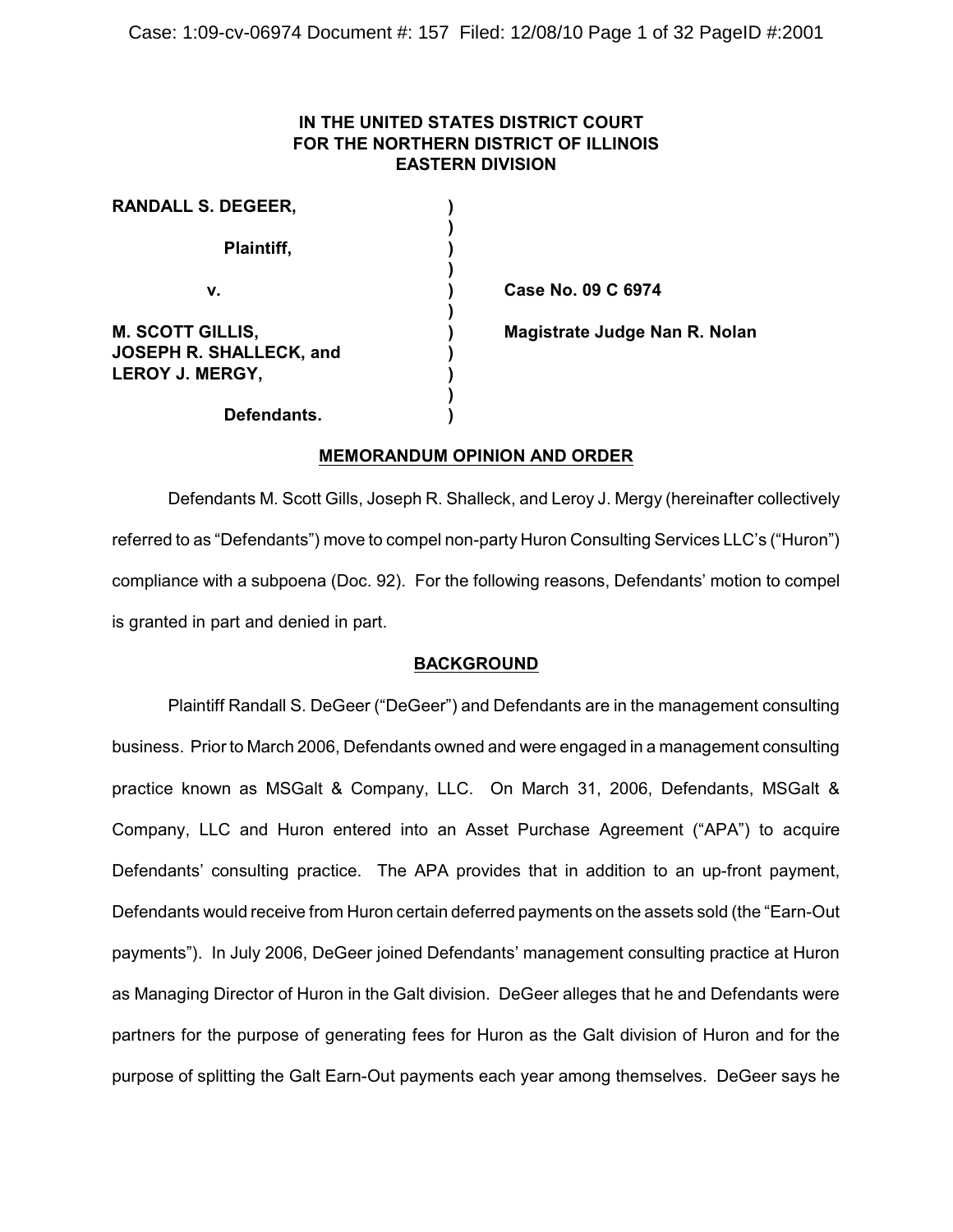#### Case: 1:09-cv-06974 Document #: 157 Filed: 12/08/10 Page 2 of 32 PageID #:2002

dissolved the parties' partnership on May 18, 2009. DeGeer then resigned from Huron in late October 2009. Defendants were the practice leaders of the Galt division at Huron from March 2006 through December 2009. On December 31, 2009, Defendants bought back the Galt & Company assets from Huron.

On November 5, 2009, DeGeer filed what eventually became a five-count complaint alleging that Defendants failed to abide by the terms of the partnership agreement to pay a bonus or incentive compensation for DeGeer services in 2008 and 2009 as a Managing Director of the Galt division of Huron. DeGeer claims entitlement to a bonus calculated on the basis of a formula applied to annual Earn-Out payments made by Huron to Defendants' liability corporation. DeGeer alleges breach of contract, breach of partnership agreement, promissory estoppel, quantum meruit, and breach of fiduciary duty. DeGeer seeks in excess of \$3,153,000, exclusive of interest and costs, in his second amended complaint.

Defendants answered and filed counterclaims for breach of fiduciary duty, tortious interference with business expectancy, and breach of contract against DeGeer. Defendants allege, among other things, that as a result of DeGeer's wrongful conduct, they were precluded from successfully negotiating an agreement with Huron extending their Senior Management Agreements with Huron and the Galt division relationship on terms similar to those set forth in the APA, including an up-front payment of at least \$45 million and continuing Earn-Out payments, and were instead forced to buy back the Galt & Company assets on December 31, 2009. Defendants further allege that DeGeer usurped and diverted to his own benefit business and business opportunities belonging to Defendants and the Galt division. Defendants seeks in excess of \$45 million in damages and lost profits.

On May 26, 2010, the district court referred this case here for discovery supervision and resolution of discovery motions. Over the course of this hard fought litigation, this Court has been

-2-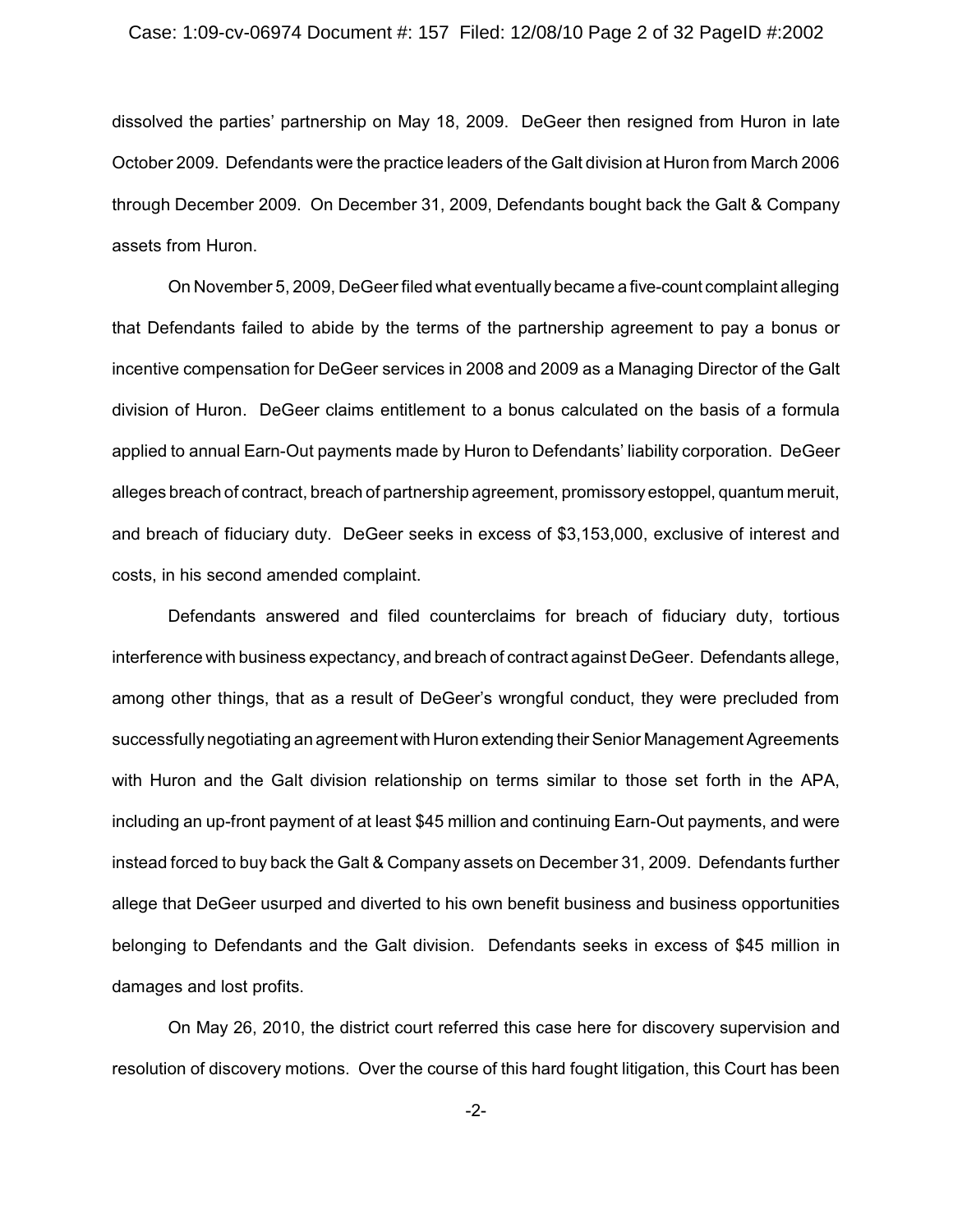#### Case: 1:09-cv-06974 Document #: 157 Filed: 12/08/10 Page 3 of 32 PageID #:2003

required to rule on numerous discovery motions, including even a dispute as to the location of the depositions of Defendants. Once again the Court finds itself immersed in a discovery dispute that could likely have been avoided by the exercise of a little more cooperation and compromise among counsel.

The chronology of events pertinent to the present discovery dispute is as follows. On March 9, 2010, Defendants served a subpoena for production of documents upon Huron, a nonparty to this litigation. Huron is a management consulting firm with over 1,900 employees, and each of the parties to this action was employed as a Managing Director in the Galt division of Huron. Defendants' subpoena directed to Huron contains 15 requests: (1) all documents contained in the personnel file of DeGeer; (2) all documents reflecting, referring or relating to any offers of employment to DeGeer; (3) all documents reflecting, referring or relating to any negotiations concerning any of the terms or conditions of DeGeer's employment; (4) all documents reflecting, referring or relating to any suggested, proposed, potential or actual changes to any of the terms or conditions of DeGeer's employment; (5) all documents reflecting, referring or relating to the termination of DeGeer's employment; (6) all documents stored or contained in any computers, laptops, BlackBerrys, smart phones and any similar devices used by DeGeer, including without limitations, such documents stored on any tapes backing up any such devices; (7) all documents constituting, reflecting, referring or relating to any communications to which DeGeer was a party; (8) all documents constituting, reflecting, referring, or relating to any agreements to which DeGeer was a party; (9) all documents reflecting, referring or relating to DeGeer's status as a "whistleblower;" (10) all documents reflecting, referring or relating to DeGeer's performance or conduct as an employee of Huron, including, without limitation, any investigation or review of his performance or conduct; (11) all documents reflecting, referring or relating to prospective, potential or projected client billings by DeGeer; (12) all documents reflecting, referring or relating to

-3-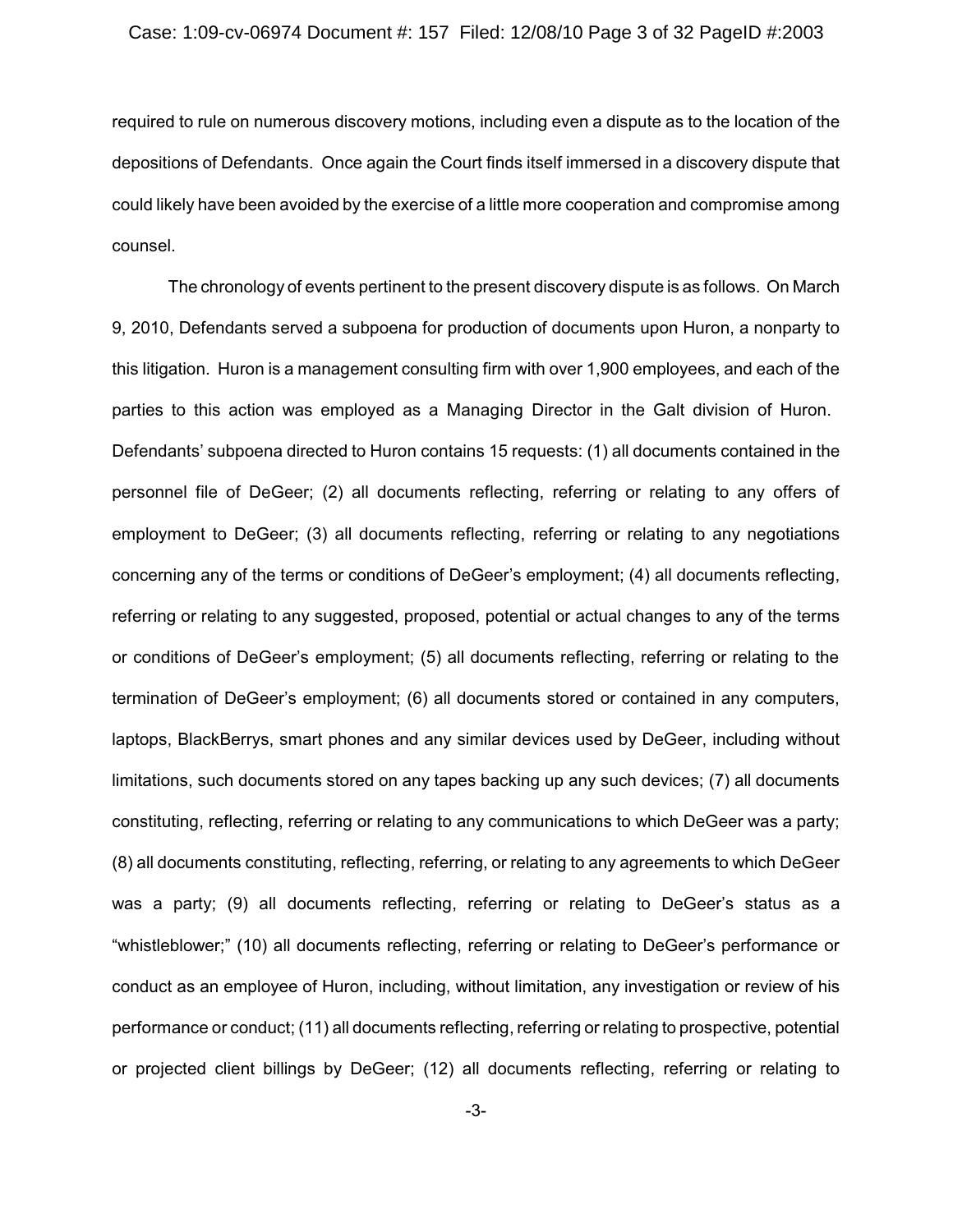#### Case: 1:09-cv-06974 Document #: 157 Filed: 12/08/10 Page 4 of 32 PageID #:2004

marketing activities concerning actual or potential clients (including, without limitation, Anglo American, Cynthia Carroll, DowChemical, Rohm Haas, Alcoa, Belden, and Synventive) by DeGeer; (13) all documents reflecting, referring or relating to any bonus or incentive compensation claimed by or paid to DeGeer; (14) all documents reflecting, referring or relating to any claim of DeGeer to a portion of any earn-out paid or payable by Huron to Galt; and (15) all documents stored or contained on any tapes backing up any computers, laptops, BlackBerrys, smart phones, and other similar devices used by Joanne McCollum.

On March 23, 2010, Huron objected to Defendants' subpoena as overly broad and unduly burdensome. (Doc. 128, Exh. B). Huron did not question the relevance of Defendants' requests. With regard to Request No. 12 and potential clients, Huron indicated that an agreement as to specific search terms would need to be reached before any reasonable search for responsive documents could be conducted because the term "potential clients" was undefined. Huron stated that it had already gathered some of the documents sought by the subpoena and was in the process of gathering more. With regard to the remaining documents, Huron stated that it was "committed to working with [Defendants] to identify th[e] proper scope and provide the information reasonable and necessary to [the] lawsuit that can be provided without improperly imposing undue burden upon Huron." Id. Huron noted that "the information sought by the subpoena that is located on approximately 330 back up tapes dating back to July 1, 2007 is not reasonably accessible and will not be produced absent an agreement significantly limiting the scope of the request and whereby Huron is compensated for the cost of restoring and searching such back up tapes for the information requested." Id. On May 14, 2010, Huron's counsel produced a CD containing DeGeer's personnel file and stated that a copy of the hard drive of DeGeer's computer would be produced shortly. (Doc. 92, Exh. D). Huron's counsel also indicated that "[t]he remaining discovery, which consists largely of searching the electronic email files is ongoing. As you know,

-4-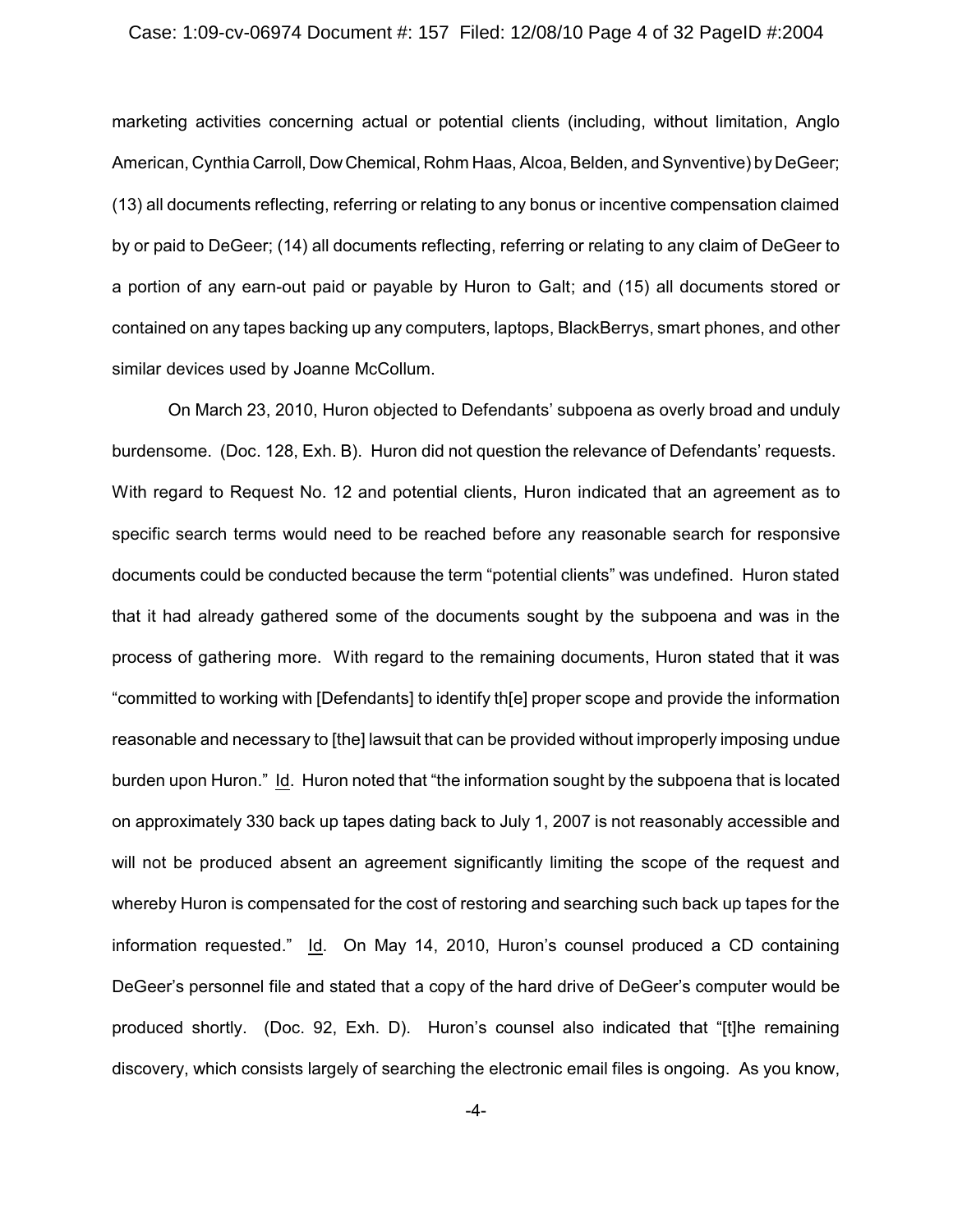#### Case: 1:09-cv-06974 Document #: 157 Filed: 12/08/10 Page 5 of 32 PageID #:2005

we deferred our decision on the backup tapes until you could see DeGeer's computer image and determine what you need." Id.

In a May 19, 2010 email to Huron's counsel, Defendants' counsel complained that Huron had rejected defense counsel's requests to disclose the search terms it developed to locate documents responsive to the subpoena. (Doc. 92, Exh. C). Huron's counsel responded the same day and suggested that Defendants provide Huron with the search terms they think would produce responsive documents as a way of narrowing the requests. Id. (stating "[s]ince only you seem able to divine what you are looking for, I suggest you provide us with the search terms you think [] will produce what you want as a way of narrowing your requests."). Defense counsel responded: "Given that your team has been working on compliance with the subpoena (or at least been thinking about it) during the 10 weeks since it was served, it would be helpful if you disclosed to us the search terms you have developed for particular requests." Id. On May 28, 2010, defense counsel followed-up with Huron's counsel regarding Huron's production in response to the subpoena and stated in part: "We have received no emails in response to our subpoena. We also have no indication of the search terms you have used to collect any emails despite our request that you provide it." Id.

On June 17, 2010, defense counsel emailed Huron's counsel and stated in part:

By email on May 19, I reiterated our request that you disclose the search terms that your team had developed since service of the subpoena on March 9 so that we could consider and suggest refinements. I also again offered to consider temporal limitations as to any particular requests you might identify as problematic or burdensome. You never responded to that email or to our earlier efforts to facilitate Huron's compliance with the subpoena in light of your conclusory assertions of burden and expense.

(Doc. 92, Exh. B). On June 30, Huron's counsel explained in an email to defense counsel:

[I]n response to the Plaintiff's document subpoena Huron converted and searched in house the same data base it needs to search for your remaining response. Because of the large volume of data to be searched (estimated at 25GB) and the burdensome demands made on Huron's personnel who have other jobs to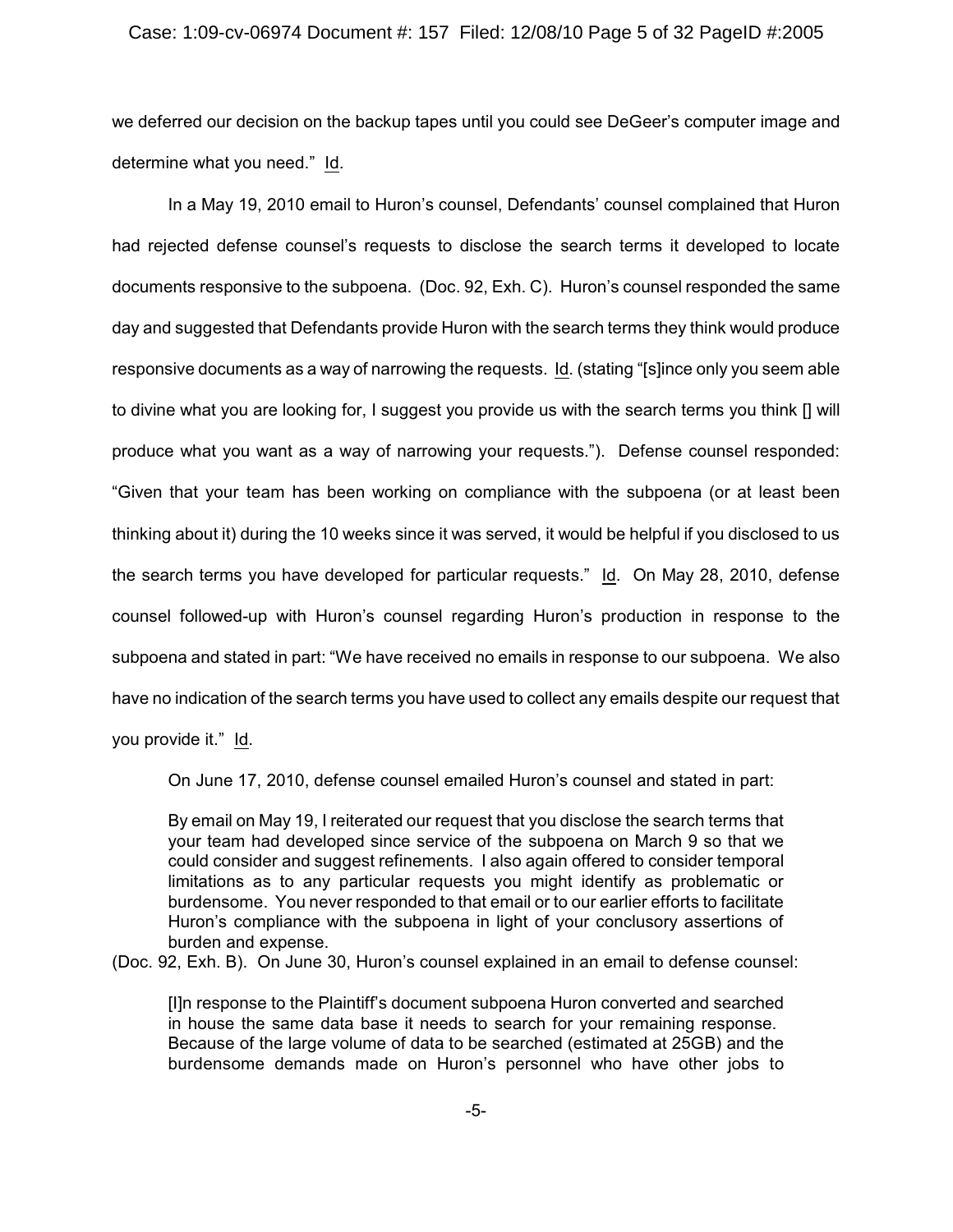accomplish this and other production in a reasonable time frame, Huron determined that any subsequent requests requiring the search of large electronic databases would have to be sent out and the requesting party charged for the third party costs. In light of your objection and the fact that this database was previously searched without charging the cost to the plaintiff, Huron has approved doing this again inhouse without charging your client the cost. Any additional requests involving the search of large electronic databases will have to be sent out, however, and Huron will insist on recovering costs.

Id. In his July 12, 2010 email to Huron's counsel, defense counsel stated in part:

You consistently refused to disclose any details regarding Huron's databases or the searches it has conducted, or intends to conduct, to comply with the subpoena. In fact, you have ignored my repeated written requests that you reveal the search terms your client had developed so that we might be in a position to propose refinements and limitations. This has precluded the cooperation and collaboration essential to meaningful and efficient e-discovery.

Id.

On July 30, 2010, Defendants filed the motion to compel which is presently before the Court. (Doc. 92). In that motion, Defendants sought an order compelling Huron to comply in full with the subpoena issued by Defendants. Huron's response to the motion indicated that it had fully complied with each of the requests in the subpoena. Huron also stated that it preferred to address and resolve any outstanding issues relating to Huron's production without court intervention. Accordingly, on August 4, 2010, the Court ordered Defendants and Huron to continue to meet and confer in good faith in an attempt to resolve any issues regarding Huron's compliance. (Doc. 102). The Court also ordered Huron to prepare a privilege log identifying any responsive documents withheld. Id.

On August 24, 2010, defense counsel emailed Huron's counsel and asked that "certain information regarding the search Huron has conducted to date and the 'Cravath' database you referenced at the hearing on August 4" be provided in order to comply with the Court's order requiring that Defendants and Huron attempt to resolve issues regarding Huron's production without court intervention. In that email, defense counsel stated in part: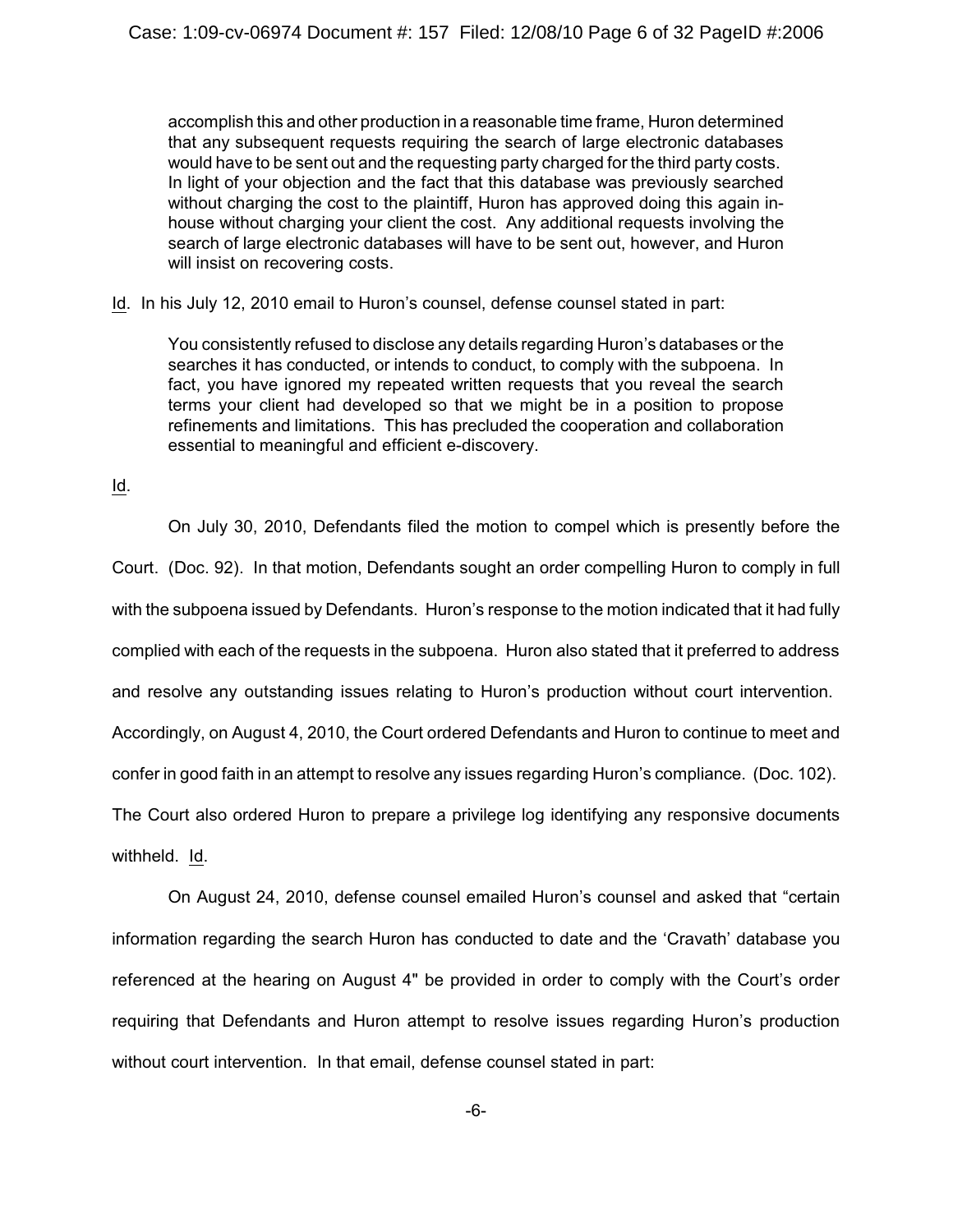You did not disclose the existence of the Cravath database until the eve of the hearing on the motion to compel, five months after service of the subpoena. Please (i) describe the general content of the database and (ii) the manner in which it is organized, and (iii) advise as to whether there are separate files or folders relating to DeGeer and/or Galt.

The most recent production by Huron on August 3 appears to be quite limited in temporal scope and in terms of the individuals whose emails are included (i.e., Sawall, Robison, Holdren and DeGeer). Please (i) describe the general content of the database searched and (ii) identify the time frames and names included in Huron's search for responsive documents.

(Doc. 114, Exh. A).

Huron produced its privilege logs on August 30, 2010. With regard to the backup tapes and

Cravath database, Huron stated that both databases would be largely duplicative of what Huron

had already produced:

- 1. The computer backup tapes. As we have discussed numerous times, we have insisted that you pay the costs of converting and searching these files if you wish data from them produced. We also suggested that the only purpose of searching these tapes would be to discover something deleted prior to 2010 and thus you might pick one or two dates prior to any likely deletions of material you were looking for. Due to the nature of backups, these will contain multiple copies of the same thing and thus are expensive to convert and search.
- 2. The database maintained by Cravath in regard to the SEC proceeding. Again, this should be duplicate of what we already produced except for something deleted after August 2009 when this database was assembled. Our position has been since you raised the possible existence of this database months ago that we should not be required to produce documents from it but we have offered to have Cravath search it at your cost.

(Doc. 114, Exh. B). The next day, defense counsel responded by email after a preliminary review

of Huron's privilege logs. As to the backup tapes and Cravath database, defense counsel stated:

Your letter last night refers to "computer backup tapes" and to the database of Huron documents maintained by Huron's attorneys at Cravath. You now disclose that about 15, 000 documents in the Cravath database relate to the "Galt matter" and repeat your concern over possible duplication. Unless and until you provide a general description of the database searched to date, and identify the individuals searched and search terms used, as most recently requested in my emails of August 24 and yesterday, you are continuing to preclude the kind of meaningful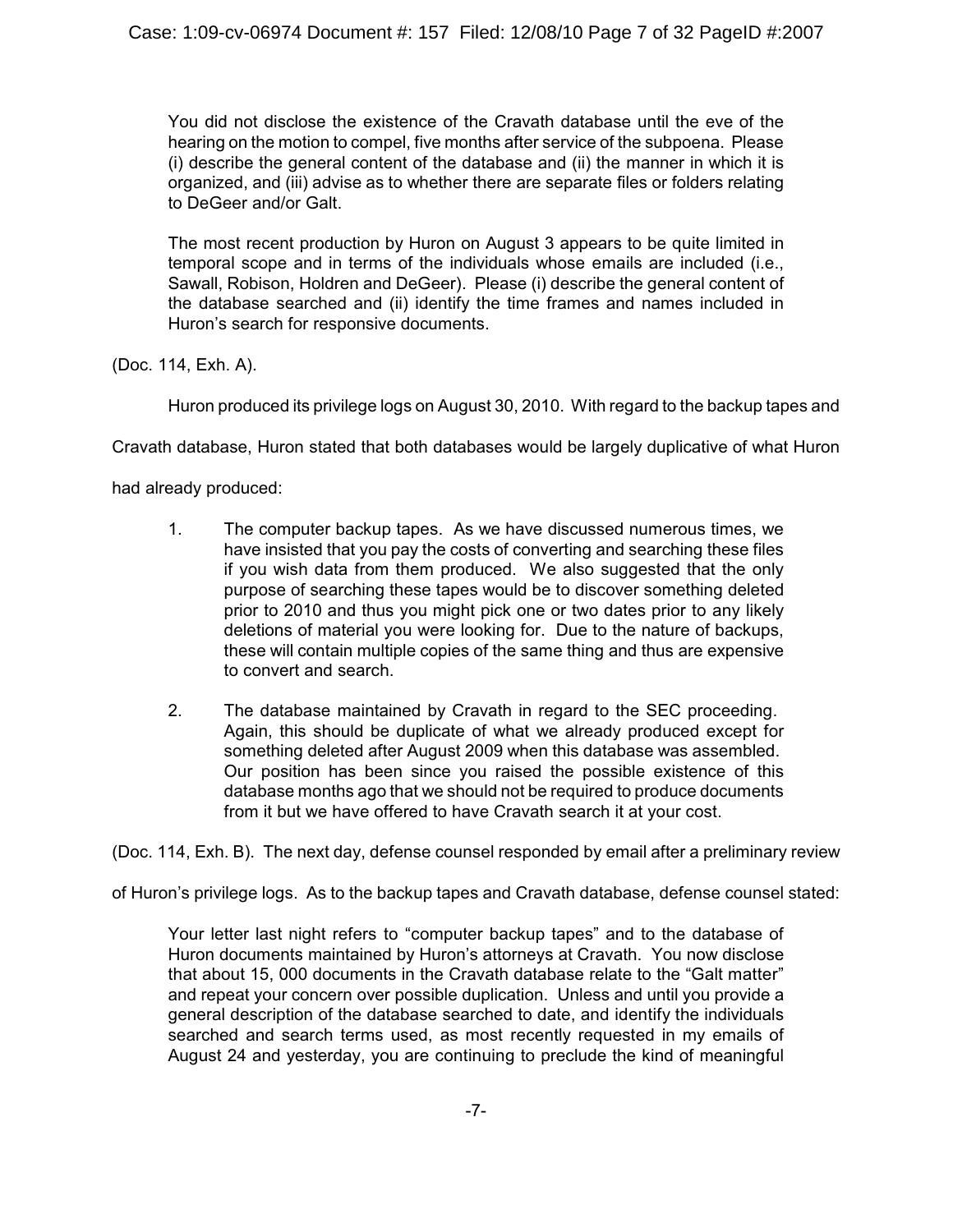"meet and confer" ordered by Judge Nolan. You have provided no basis for any possible agreement to avoid duplication, and it is impossible to discuss limitations or refinements with regard to searches you have consistently failed to reveal. Moreover, we are still not in a position to determine whether or to what extent it may be necessary to resort to backup tapes.

(Doc. 114, Exh. C).

In response to the points in defense counsel's email of August 31, 2010, Huron counsel

explained in part:

[W]e have spent more meet and conference time on this subpoena by several multiples than I have ever spent in 40 years of practice. A lot of this was wasted in trying to get your cooperation in either narrowing your scope [by] giving us search terms, neither of which you were willing to do despite numerous oral and written requests and suggestions to you as to how you might do this.

We are not required to identify which documents relate to each of your requests. Many of these requests overlap and we searched by records custodian, not by individual topics. Although we ended up searching the same custodians twice because we had already done a search on two topics which overlapped your topics for DeGeer's original subpoena, we did not rerun those search terms on the same data but instead sent you the same documents we sent DeGeer's attorney since most such documents were relevant to your request. We then searched the same data custodians again for additional terms suggested by your much more expansive requests. We did not, however, run an independent search for each of your items. Not only would that have produced incredible duplication, it would have been unreasonable costly.

We believe, as we have stated, that our client has fulfilled its obligation to make a reasonable search in response to your subpoena. We do not claim that there is no more that can be searched. There are of course hundreds of Huron employees whose data could be searched since we searched only those likely to have something requested. As we have not discussed numerous times, there are two other possible data searches:

1. The first is the backup tapes. These of necessity are not only expensive to convert and search but they will be incredibl[y] duplicative. Since the computers were backed up one or more times a day during the period when this system was operating, these tapes will not only contain another copy of many of the items we have produced, they are likely to contain hundreds of copies of such items. You may, however, wish to search some of these tapes since you have insisted that Gary Holdren and others immediately deleted their emails. If he got emails and also deleted them between backups, the deleted emails will not appear on the backup tapes either. On the other hand, some deleted emails might be on the tapes. No one will know until the tapes have been searched whether there are any such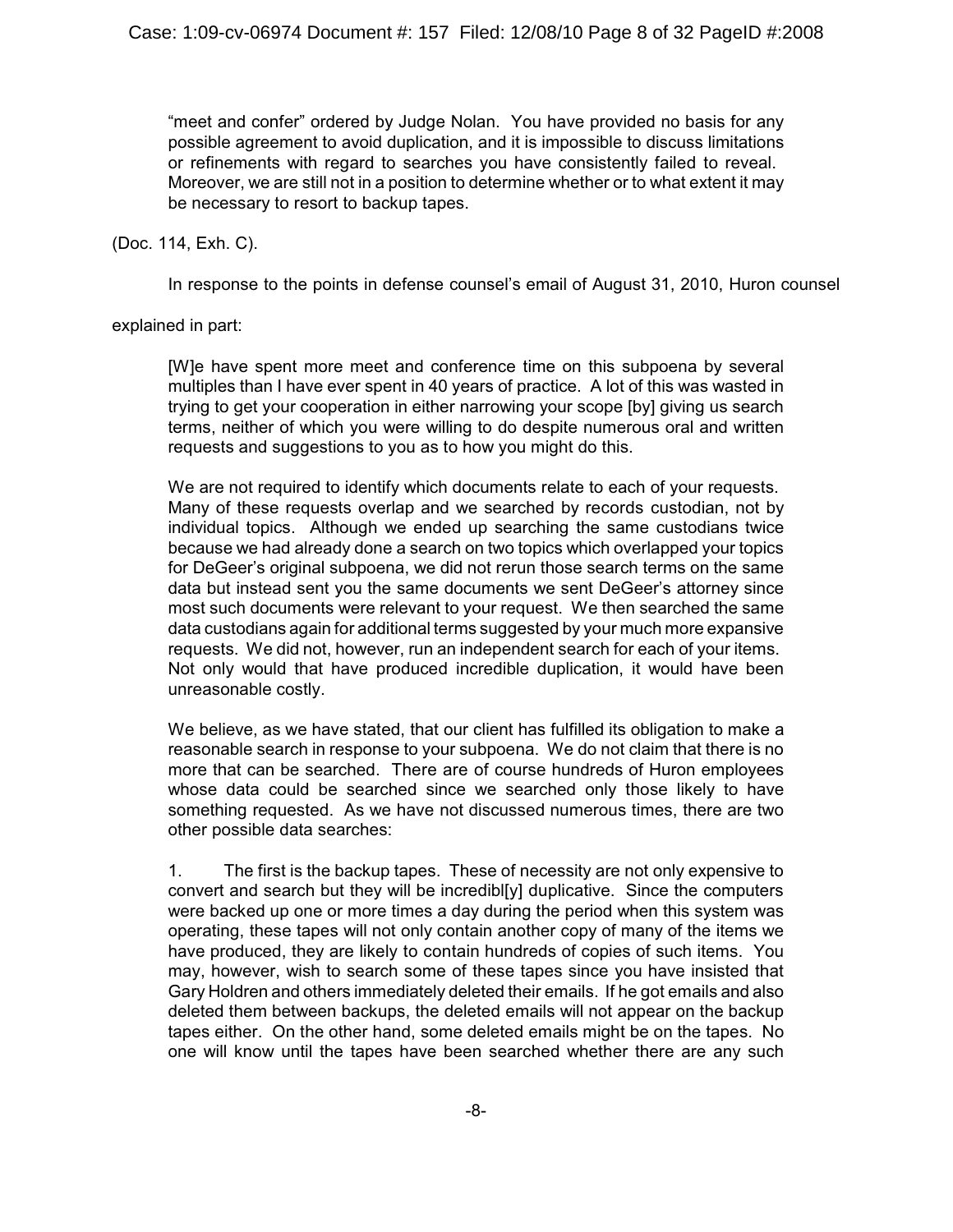documents on them which were not already picked up and produced on the emails of other recipients from the sender and how many. We have merely asked that you pay for the costs if you want to engage in this likely to be a needle in a giant haystack search. We have even suggested that you can cut your costs by selecting a few relevant dates before and after things you think might have existed would have been sent in order to cut costs and time.

2. The second database is the Cravath maintained database which was prepared in the same way we did our production by searching data custodians. Cravath did this for purposes of the SEC investigation and the Securities Act litigation. Thus, its focus was different as I have explained over and over. The fact that they only accumulated approximately 15,000 total documents (including privileged ones), relevant to the Galt transactions, which is substantially less than we have produced without even counting privileged documents, should indicate that, to the extent relevant to your subpoena, these document should be largely duplicative.

Cravath did, however, search the custodians at a different time (August 2009) then we did and ran their period from January 1, 2005 while we ran ours from January 1, 2006 as you requested and they searched some people we did not. We also searched a number of people they did not due to our search not trying to look at the other three acquisitions involved in the restatement. Thus, there are likely to be at least a few documents relevant to your requests that might not have been produced by us. Cravath can do this search if you wish although we believe once again that out client is not required to do this. All our client asks is that you select and get our approval for search terms and that you pay Cravath for the search.

(Doc. 114, Exh. D). At the end of his September 3, 2010 letter, Huron's counsel identified the

custodians searched by Huron and the custodians searched by Cravath. Id.

The reference to the "Cravath" database in counsel's correspondence refers to Huron's New

York counsel, Cravath, Swain & Moore LLP. As Huron's counsel explained, Cravath prepared a

database and searched data custodians in August 2009 for purposes of a SEC investigation and

a Securities Act litigation filed against Huron resulting from an earnings restatement by Huron

involving the payment of acquisition and earn-out compensation in four Huron acquisitions,

including Galt. The Cravath search ran from January 1, 2005, while the Huron search here ran

from January 1, 2006. Cravath searched some people Huron did not, and Huron search a number

of people that Cravath did not.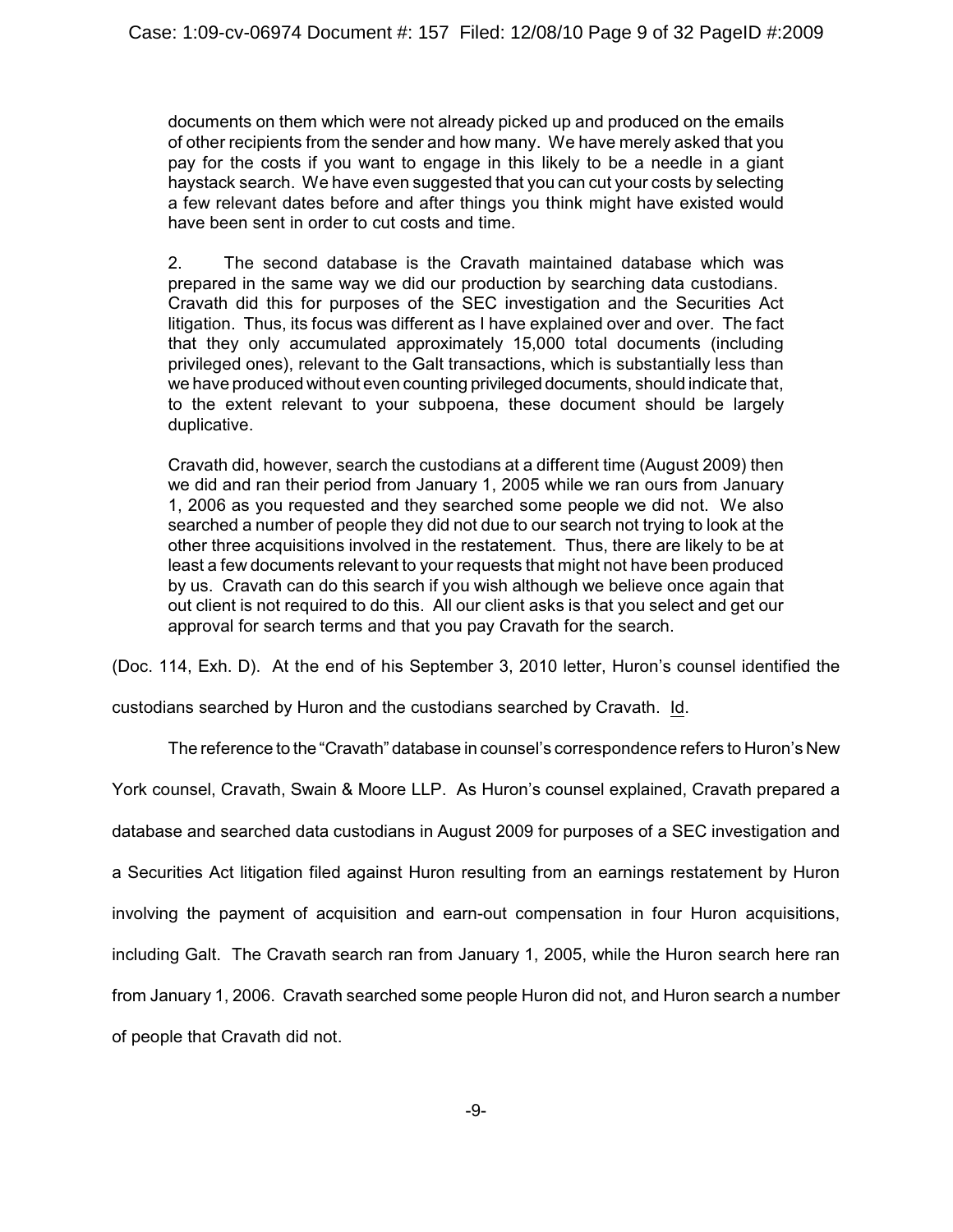On September 8, 2010, the Court directed Huron to provide Defendants with a general description of the content of the database it compiled and to identify the individuals searched and search terms it used to locate documents responsive to Defendants' subpoena. (Doc. 117). After further briefing and correspondence between counsel, Defendants continue to assert that Huron has not fully complied with their subpoena, and Huron continues to assert that it has. Defendants believe Huron's response to the subpoena is incomplete because Huron omitted a number of key custodians and search terms. Defendants want to engage in a more exhaustive search. Huron submits that it will not undertake any additional searches unless Defendants agree to pay all the costs thereof. The matter is now fully briefed and ripe for resolution by the Court.

#### **DISCUSSION**

Most of the documents responsive to the Huron subpoena exist electronically. As the Court understands it, all of the responsive databases except accounting and some personnel files are maintained solely electronically by Huron. Acquisition of electronically stored information (ESI) from non-parties is addressed by Federal Rule of Civil Procedure 45. Rule 45(a)(1)(C) recognizes that ESI can be sought by subpoena. Complying with a subpoena for ESI may impose burdens on the responding person, and Rule 45 protects non-parties subject to a subpoena from unduly burdensome discovery. For example, Rule 45(c)(1) directs that a party serving a subpoena "must take reasonable steps to avoid imposing undue burden or expense on a person subject to the subpoena." Rule 45(c)(2)(B)(ii) permits the person served with the subpoena to object to it and directs that an order requiring compliance "must protect a person who is neither a party nor a party's officer from significant expense resulting from compliance." Finally, Rule 45 mandates that the court from which the subpoena was issued must "quash or modify a subpoena that ... subjects a person to undue burden." Fed.R.Civ.P. 45(c)(3)(A)(iv).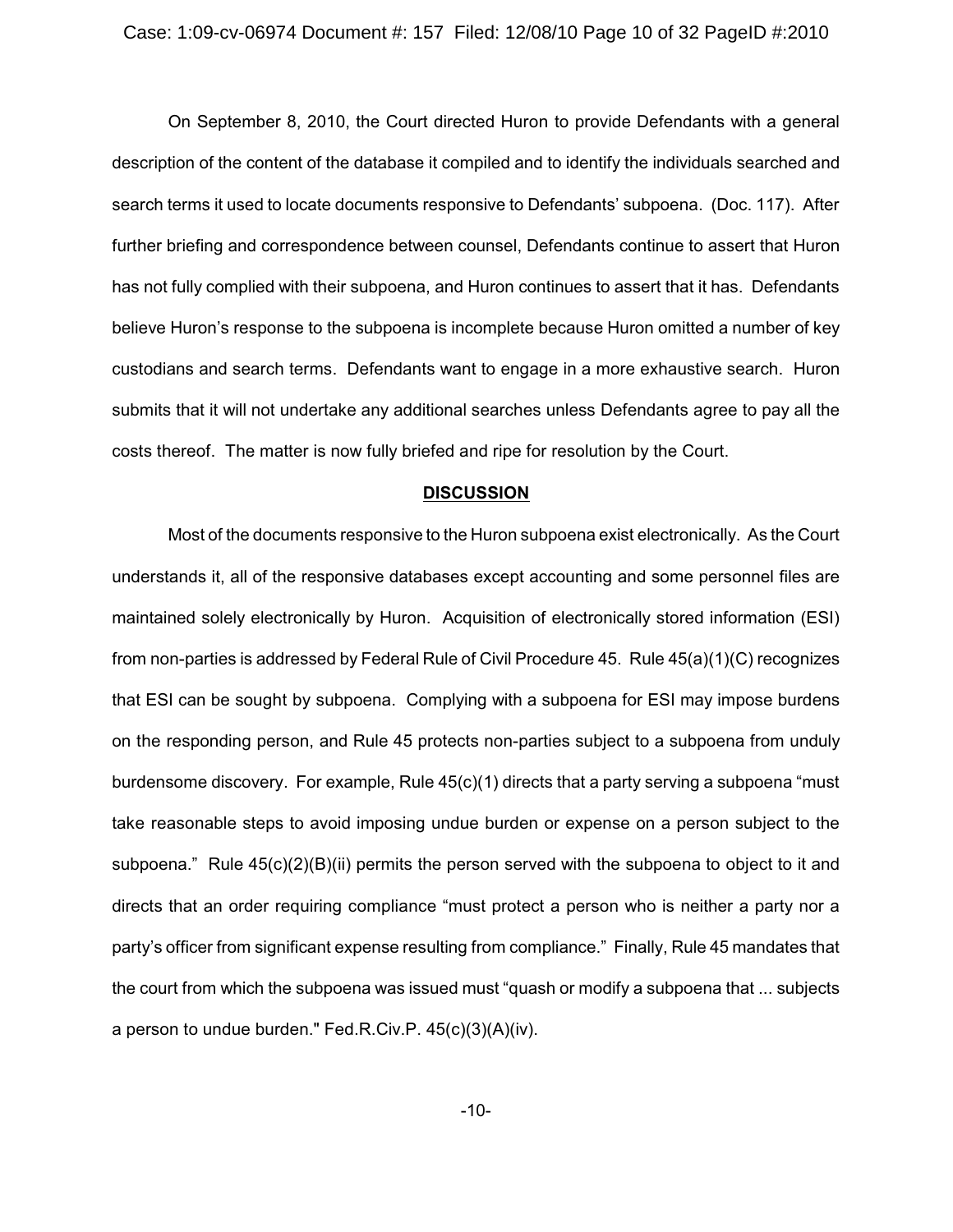The Sedona Conference, a non-profit legal policy research and education organization, has a working group comprised of judges, attorneys, and electronic discovery experts dedicated to resolving electronic document production issues. With regard to electronic discovery many courts have looked to the Sedona Principles and Sedona Commentaries thereto, which are "the leading authorities on electronic document retrieval and production." Romero v. Allstate Ins. Co., - - - F.R.D. - - -, 2010 WL 4138693, at \*10 (E.D. Pa. Oct. 21, 2010). This Court has endorsed *The Sedona Conference Cooperation Proclamation* (2008) and its call for "cooperative, collaborative, [and] transparent discovery." 10 SEDCJ 331 (2009) (Also available at http://wwwthesedonaconference.org/content/tsc\_cooperation-proclamation). The Cooperation Proclamation notes that courts see discovery rules "as a mandate for counsel to act cooperatively." 10 SEDCJ at \*332; see also Allman, *Conducting E-discovery After the Amendments: The Second Wave*, 10 SEDCJ 215, 216 (2009) (noting that "cooperation among parties in discovery has emerged as a decisive mandate . . . . "). "Courts expect parties to reach practical agreement on search terms, date ranges, key players, and the like." 10 SEDCJ at 217.

The Sedona Conference has published a Commentary on Non-Party Production & Rule 45 Subpoenas ("Sedona Commentary"), 9 SEDCJ 197 (2008). The Sedona Commentary notes that the few reported cases that have addressed the acquisition of ESI from non-parties "recognize that the costs and burdens of preservation and production that the law imposes on litigants should not be the same for non-parties. Third parties should not be required to subsidize litigation to which they have no stake in the outcome." 9 SEDCJ at \*198-99. The Sedona Commentary emphasizes the importance of the parties addressing issues concerning non-party production of ESI at the outset of the litigation. As the Sedona Commentary explains, "[p]arties should disclose, in the Rule 26(a) mandatory initial disclosure, information from non-parties that they believe they may need to support a claim or defense, along with the identity of the non-parties." 9 SEDCJ at \*201.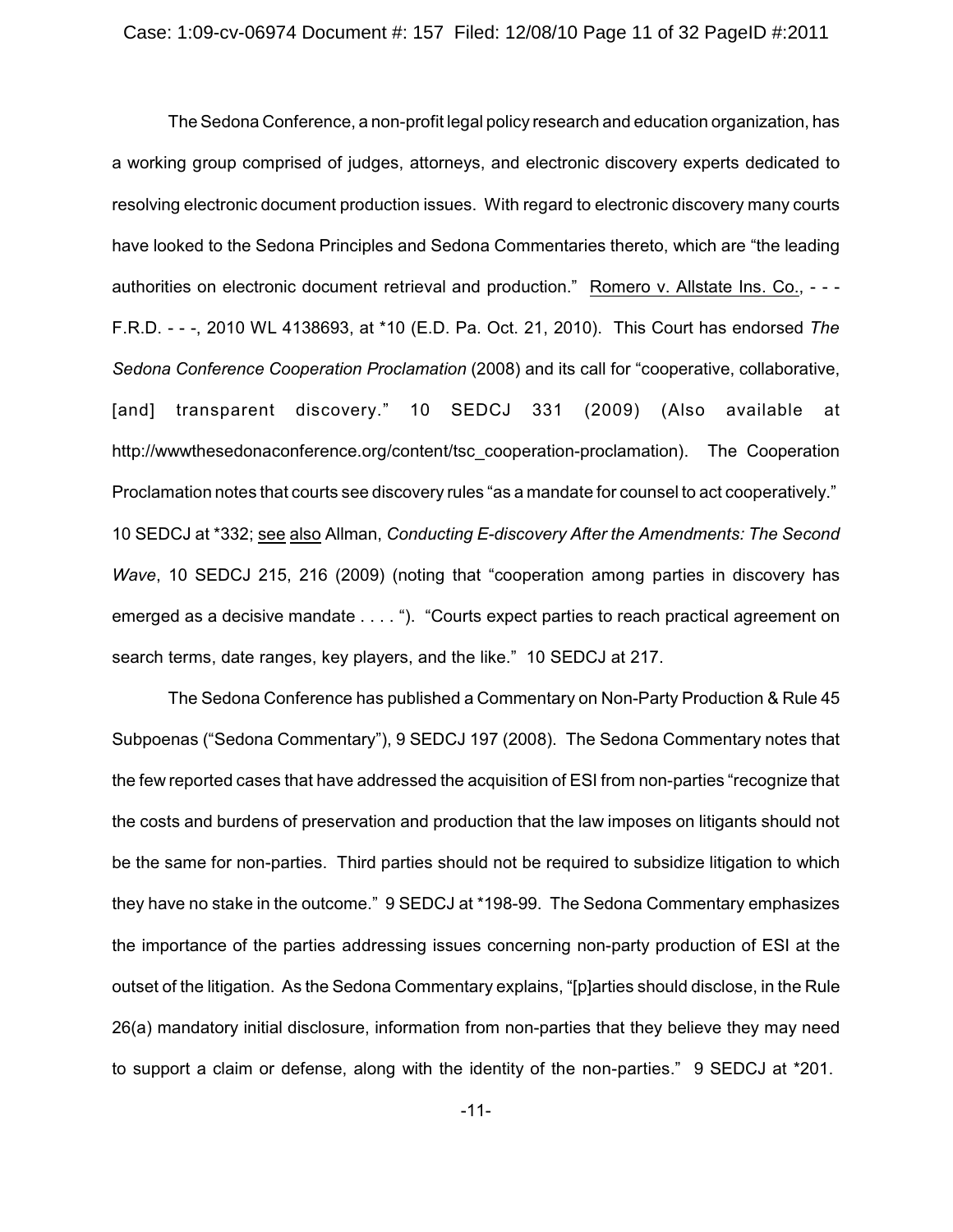#### Case: 1:09-cv-06974 Document #: 157 Filed: 12/08/10 Page 12 of 32 PageID #:2012

Further, Rule 26(f) requires that parties meet and confer to develop a discovery plan, which should include a discussion of "any issues about disclosure or discovery of electronically stored information . . . ." Fed. R. Civ. P. 26(f)(3)(C). The Sedona Commentary adds that "[p]arties should address, in the Rule 26(f) conference, the need for information from non-parties [and] how to acquire that information with the least burden on the non-party . . . . " Id.

In this case, the parties filed their Rule 26(f) Report on December 29, 2009. (Doc. 21). There is no reference therein to electronically stored information. Although Huron is not a party to this litigation, the parties knew from the outset that Huron has exclusive possession of many documents directly relevant to the claims, affirmative defenses, and counterclaims in the case. Acquisition of ESI from Huron should have been addressed by the parties at the Rule 26(f) conference. Hopson v. Mayor and City Council of Baltimore, 232 F.R.D. 228, 245 (D.Md. 2005) (stating "counsel have a duty to take the initiative in meeting and conferring to plan for appropriate discovery of [ESI] at the commencement of any case in which electronic records will be sought.").

Throughout the briefing process on Defendants' motion to compel, the Court directed Huron's counsel and defense counsel to meet and confer in an attempt to resolve issues regarding Huron's production without court intervention. (Doc. 102, 132). Unfortunately, Huron and Defendants were unable to resolve their differences. With the above principles in mind, the Court addresses the specific additional custodians and search terms proposed by Defendants.

### **A. Data Custodians**

Huron searched the databases of 18 individuals in addition to producing DeGeer's personnel files, his computer image, searching the legal department iManage files on DeGeer, the Galt/Rand acquisition and sale, and Galt earnout, and searching the legal department's file of board minutes and materials presented to the board for references to either DeGeer or Galt. Huron explains that the 18 data custodians it searched were selected by its in-house counsel based on

-12-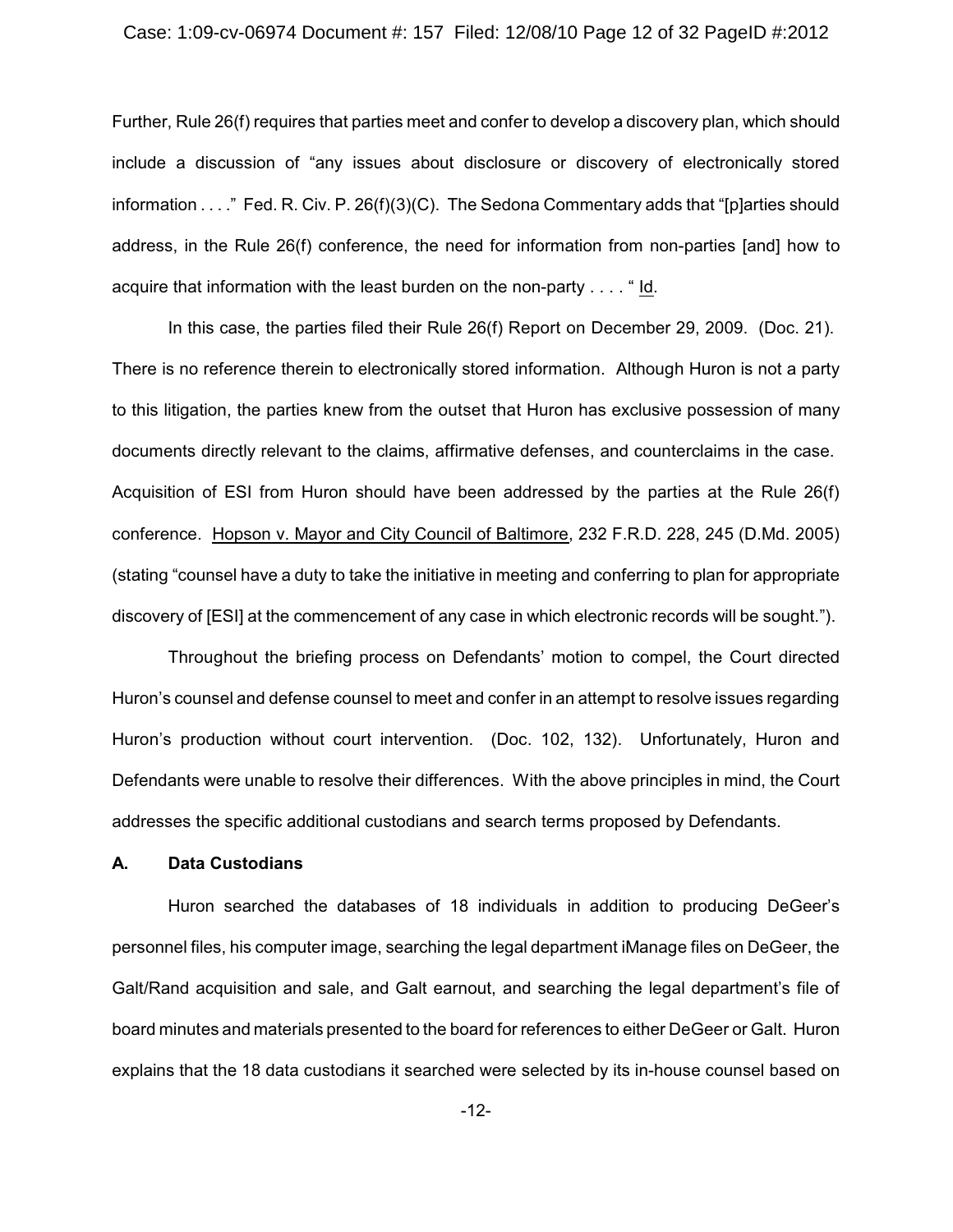#### Case: 1:09-cv-06974 Document #: 157 Filed: 12/08/10 Page 13 of 32 PageID #:2013

reviewing the legal department's investigation of the Galt earn out matter which involved DeGeer. Huron points out that the in-house counsel who selected these data custodians had the benefit of the various investigations which occurred in July and August 2009 as to who they thought would be relevant to the items requested by Defendants. Huron emphasizes that its in-house counsel did not view any of the additional individuals requested by Defendants as likely to have responsive, non-duplicative documents. Huron complains that Defendants are now attempting to substitute their judgment for that of Huron's in-house counsel who previously investigated related matters. Huron believes its selection of data custodians to be searched was sufficient to comply with Defendants' subpoena and that Huron had a reasonable basis for not searching any of the additional individuals specified by Defendants.

# **1. Gary Burge and Wayne Lipski**

Gary Burge was Huron's Chief Financial Officer (CFO) until July 13, 2009, when he was replaced by Jim Rojas. Burge resigned as an employee of Huron on December 31, 2009. Wayne Lipski was Huron's Chief Accounting Officer until he resigned on July 31, 2009. Defendants point out that both Burge and Lipski are included among the data custodians searched by Cravath. Also, Burge and Lipski were on a list of 12 individuals sent a memo titled Document Retention and Preservation by Natalie Delgado, Huron's General Counsel, on July 9, 2009, stating that she believed these individuals "may have information" pertaining to "certain circumstances relating to earn-out payments by Huron Consulting Services to the entity formerly known as M.S. Galt and Company or compensation paid to Randall DeGeer."

Defendants believe that Gary Holdren (Huron's former CEO) and others would have communicated with Burge and Lipski with respect to financial and/or accounting matters relating to DeGeer, Defendant Gillis, and/or Galt. Defendants contend that searches of Burge and Lipski data (including backup tapes) for "DeGeer" (and variations thereof) would locate any documents

-13-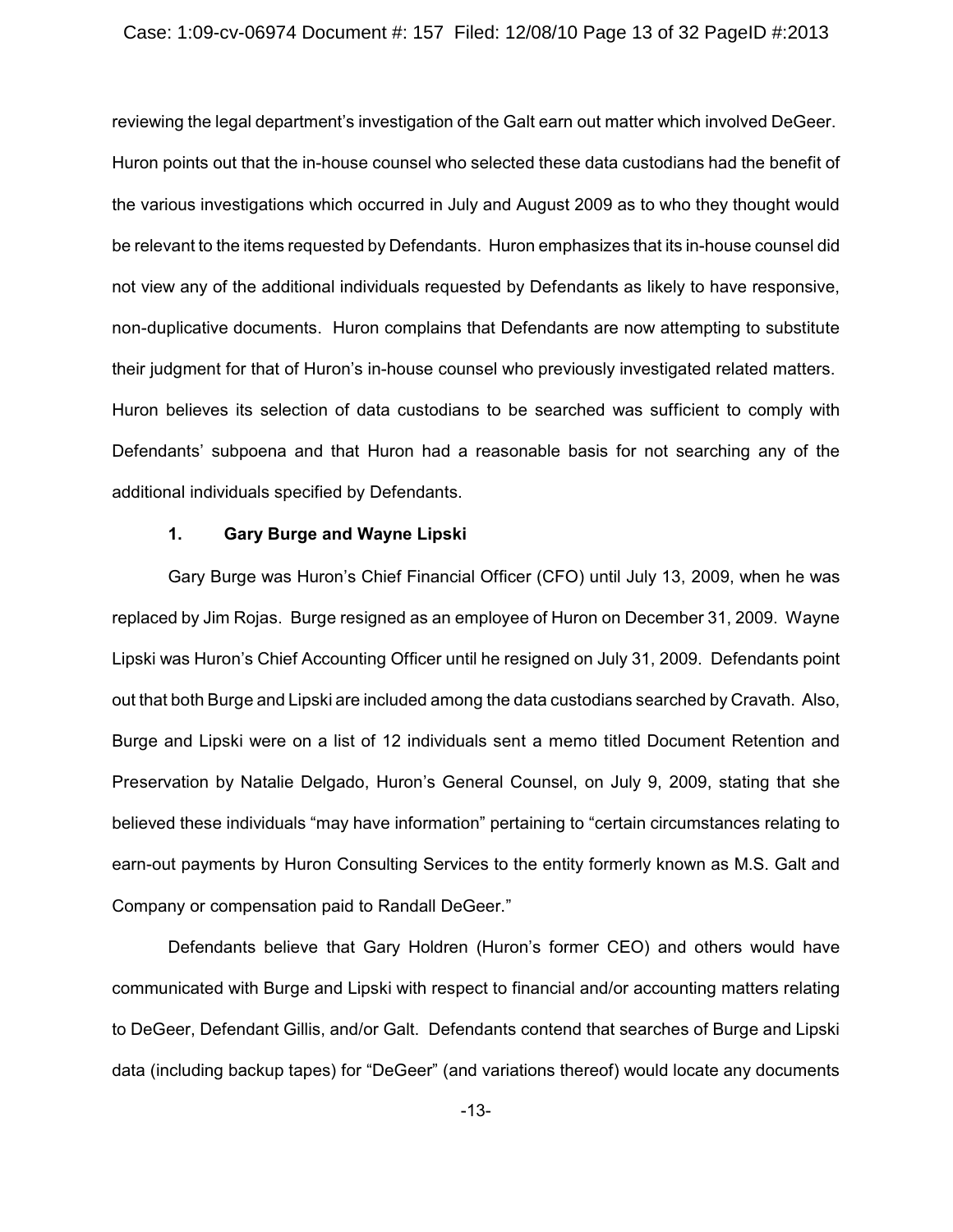# Case: 1:09-cv-06974 Document #: 157 Filed: 12/08/10 Page 14 of 32 PageID #:2014

that may have been created in connection with DeGeer's discussions with Holdren during the period July 2008 through July 2009. Defendants submit that searches of Burge and Lipski data during this one year period of time for documents referring to DeGeer would not be expensive and would not likely locate a large volume of documents.

Huron explains that Lipski, as Chief Accounting Officer, was investigated in order to determine what and when he knew about payments to DeGeer and others which resulted in the restatement and what he knew about the GAAP accounting rules in regard to such payments. Huron says Lipski was not otherwise involved in regard to DeGeer and the Galt earnout. Huron admits that Holdren and others may have communicated with Lipski in regard to financial and accounting reporting matters regarding DeGeer payments, but notes that the actual or proper accounting treatment of the payments to DeGeer was not an item Defendants requested documents in regard to. Huron believes Burge, as former CFO, is in a similar position as Lipski. Huron contends that unless Request Nos. 13 and 14 of the subpoena dealing with bonuses, incentive compensation or earnout payments paid to or claimed by DeGeer are viewed as including the actual or proper reporting for GAAP purposes of payments actually made, neither Burge nor Lipski would be likely to have documents relevant to the items requested.

Defendants are entitled to have the Burge and Lipski data in the Cravath database searched for "DeGeer" (and variations thereof) during the period July 2008 through July 2009. To the extent that Huron was uncertain as to the scope of Request Nos. 13 and 14 and whether Burge's and Lipski's electronic data should have been searched, Huron should have conferred with Defendants. Defendants also contend that the backup tapes for Burge and Lipski in the Cravath database should be searched for any references to DeGeer in the July 2008 through July 2009 time frame. It is not clear from the record whether a single Cravath database includes the backup tapes or whether the backup tapes are in a separate electronic file. If the backup tapes are in a

-14-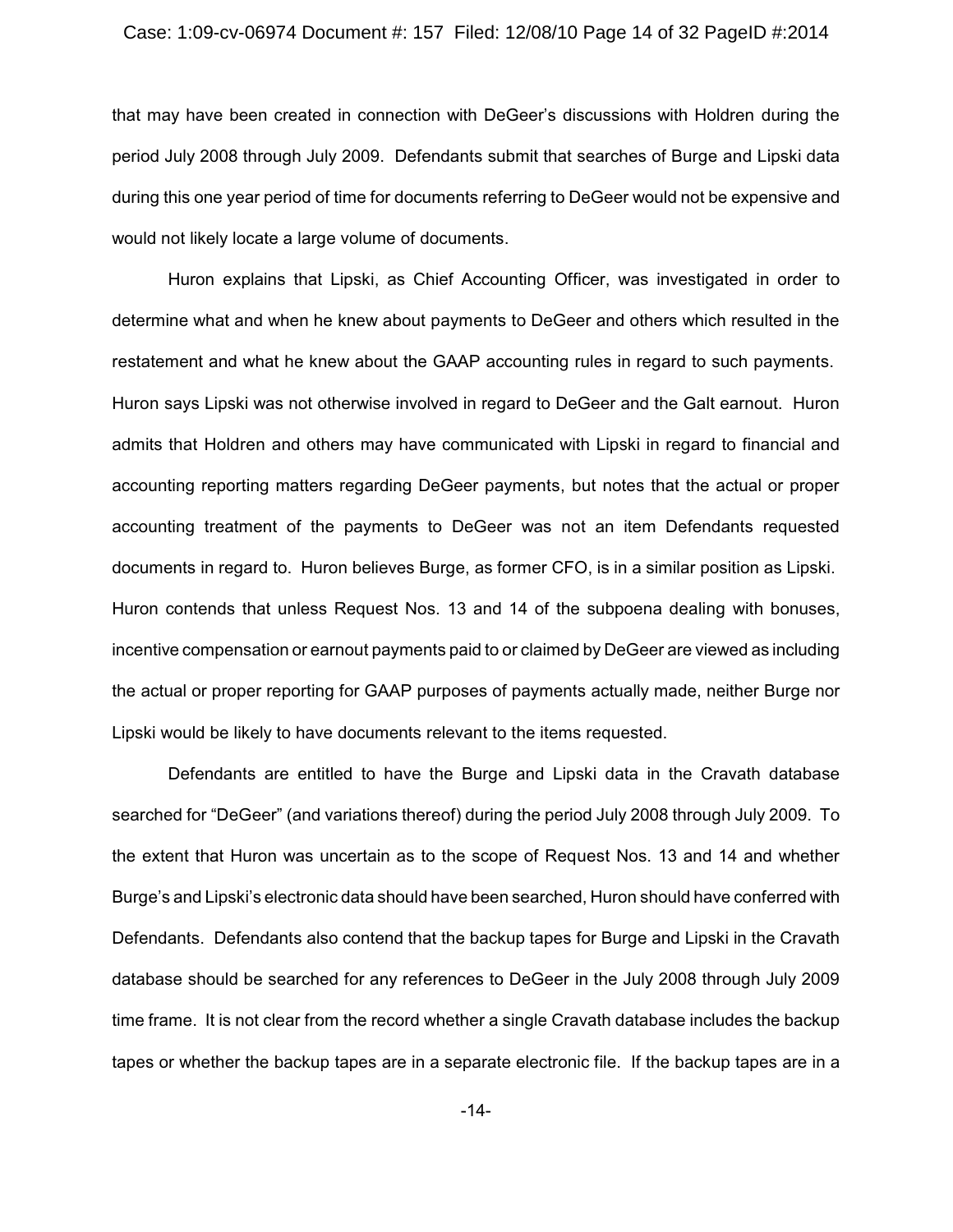### Case: 1:09-cv-06974 Document #: 157 Filed: 12/08/10 Page 15 of 32 PageID #:2015

separate electronic file at Cravath, Defendants have not demonstrated that a search of the Cravath backup tapes database might reveal additional or different information than the Cravath database and therefore, such a search is denied.

# **2. Jim Rojas**

Jim Rojas was the successor CFO to Burge. Burge was Huron's CFO until July 13, 2009. Defendants appear to seek a search of Rojas data from August through October 2009 for "DeGeer" (and variations thereof) for documents that may have been created in connection with DeGeer's discussions with Jim Roth (President and CEO after Holdren) during that period. (Doc. 134, at 11). As the Court understands it, Huron searched the data of Jim Rojas for "DeGeer" during this time period. See Huron's counsel's letter dated 9/10/10.

# **3. David Shade**

David Shade was Vice President and practice leader of Wellspring practice which was acquired by Huron in 2007. Shade became Huron's President and Chief Operating Officer in May 2009. Huron contends that as the Wellspring leader, Shade was not involved with DeGeer or Galt. Huron points out that Shade was not on the list of 12 individuals sent the July 9, 2009 Document Retention and Preservation memo nor was Shade on a list of 9 data custodians searched by Cravath in August 2009 for purposes of the SEC investigation and Securities Act litigation. Huron concludes that no one who investigated the Galt/DeGeer matter believed David Shade had documents which should be searched.

Defendants emphasize that Shade attended and participated in relevant board meetings, as reflected in minutes produced by Huron, and was involved in those matters outside the context of the meetings. Defendants stress that Shade attended many board meetings referencing DeGeer's claim and/or Shade is referenced in the minutes. For example, the minutes of a "Special Joint Meeting" held on July 30, 2009 states that Huron director John McCartney "reported on the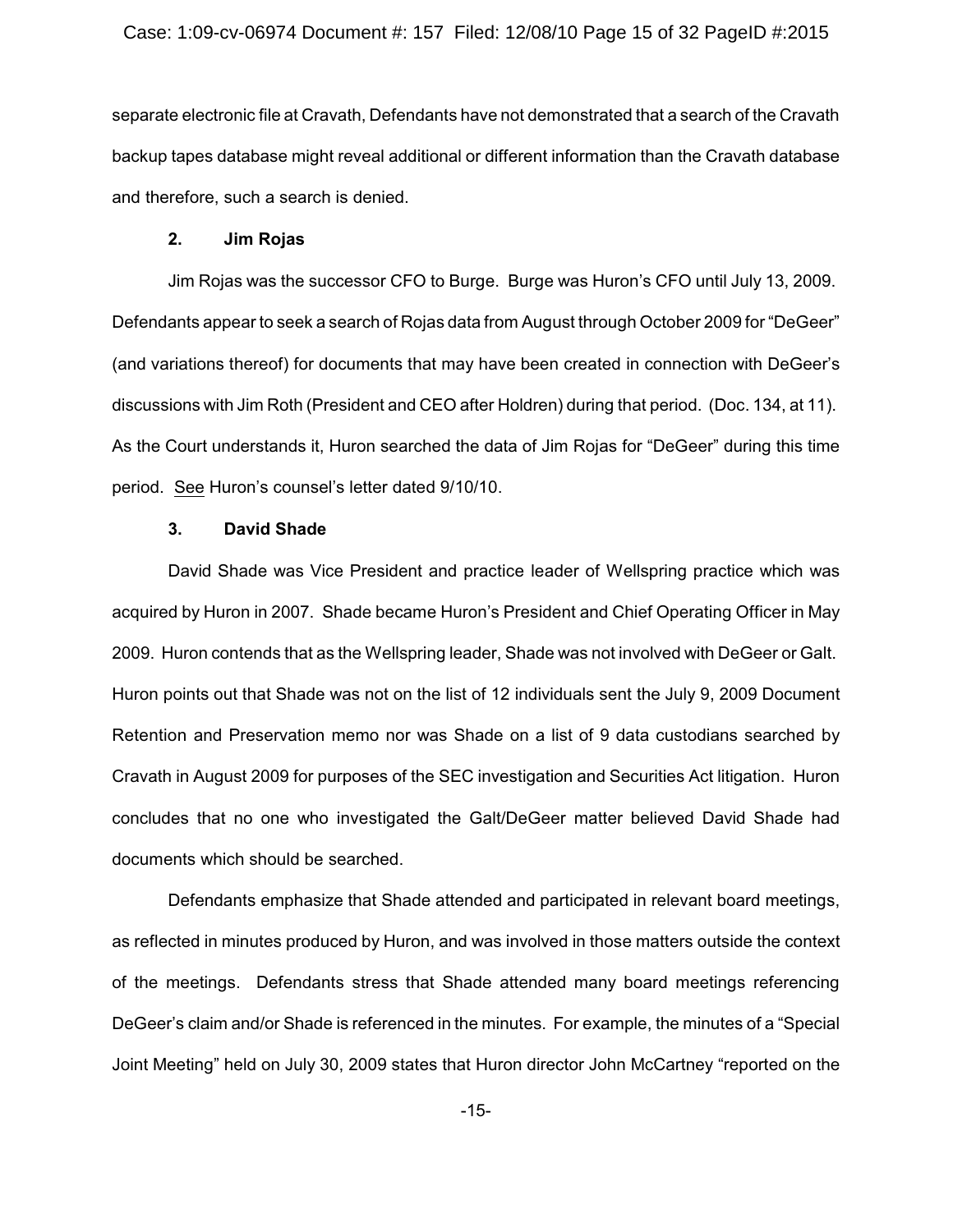# Case: 1:09-cv-06974 Document #: 157 Filed: 12/08/10 Page 16 of 32 PageID #:2016

status of the claim of Mr. DeGeer against Scott Gillis and Rand Consulting, LLC," and that "Mr. McCartney recommended that Messrs. Roth and Shade be authorized to address the relationships with Huron of both individuals going forward." The minutes of a "Special Joint Meeting" held less than a month later on August 21, 2009 state:

Messrs. Roth, Rojas and Shade have met twice with Mr. Gillis in the past two weeks and once with Mr. DeGeer last week, with whom they will meet again. Mr. Roth described the discussions. Mr. McCartney asked management to discuss their thinking separately with Messrs. Massaro, Edwards and Moody, who have additional background information.

Defendants contend that Huron should be directed to search for and produce all responsive Shade documents relating to DeGeer, including emails to which Shade was a party, along with any other documents reflecting, referring or relating to Shade's involvement with respect to DeGeer's claim. The board minutes referenced by Defendants demonstrate that Shade may possess relevant information regarding DeGeer's claims. Defendants are entitled to a search of Shade's data for "DeGeer" (and variations thereof). Counsel shall meet and confer regarding an appropriate time frame limitation for the Shade data search.

#### **4. Kathy Trudelle**

Kathy Trudelle is an administrative assistant to the current CEO of Huron, Jim Roth. Huron says that administrative assistants "do not have databases independent of their supervisors." (Doc. 128, at 10). Defendants respond that Trudelle sent Holdren (former CEO) a "lengthy email" including an analysis of DeGeer's claim and of various actions that might be "taken in regards to the Galt-DeGeer issue." (Doc. 134, at 14). Defendants contend that they are entitled to discover documents relating to the Trudelle analysis. The documents sought by Defendants with regard to Trudelle's analysis of actions that might be "take[n] in regards to the Galt-DeGeer issue" are relevant and discoverable. Huron and Defendants shall meet and confer on search term(s), key data custodian(s), and date ranges that would lead to the production of documents relating to the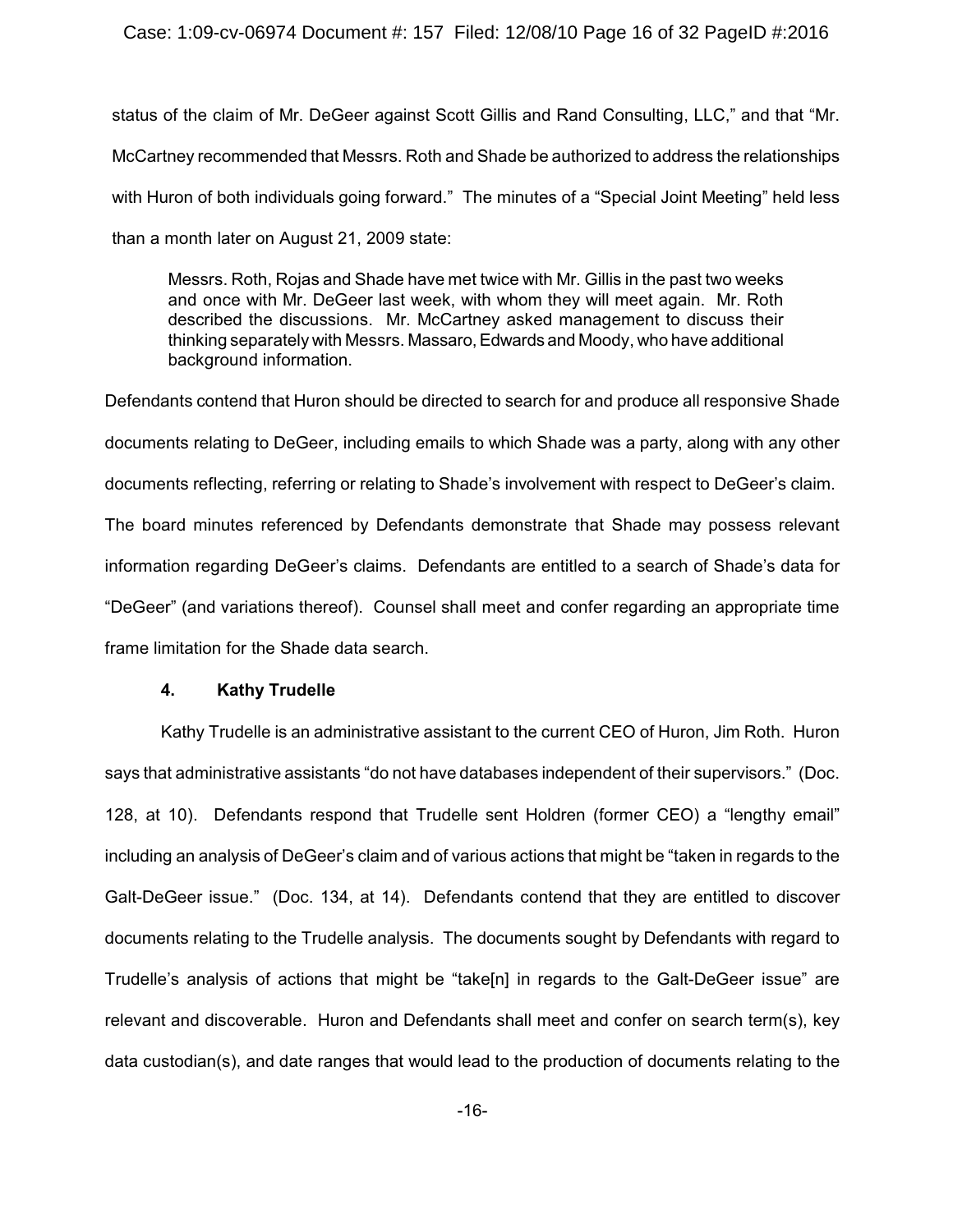Trudelle analysis.

# **5. James D. Edward and John S. Moody**

James D. Edward and John S. Moody are independent directors of Huron. Huron says that it has produced all board minute references to DeGeer (except one privileged conversation) and all board presentation materials in regard to the DeGeer and Galt matters. Huron states that board members Edward and Moody had no significant involvement with the items requested in Defendants' subpoena. Huron further states that their Huron related emails (which were turned over to Huron at the end of their assignment) were searched and responsive items were produced. Huron contends that it has no obligation to search its directors' private email which is not under Huron's control. Defendants respond that Huron does have an obligation in response to the subpoena to ask their directors to search for and provide relevant documents relating to Huron business. Defendants assert that they should not be required to separately subpoena Huron directors with respect to matters relating to the discharge of their responsibilities in that capacity. Defendants have not demonstrated that a search of Edward's and Moody's private emails for references to DeGeer will likely yield relevant information. Huron will not be required to ask Edward and Moody to search their private emails for references to DeGeer.

#### **B. Search Terms**

Huron generally applied the following search terms (including their variations): (1) e-mails addressed to or from DeGeer to anyone at Huron (*i.e.*, with a Huron url) (including Defendants); (2) e-mails to or from Gillis, Shalleck or Mergy to other individuals at Huron (*i.e.*, with a Huron url) (including DeGeer); (3) DeGeer; (4) Earnout; (5) Whistleblower; (6) Anglo American; (7) Cynthia Carroll; (8) Dow Chemical; (9) Rohm Haas; (10) Alcoa; (11) Belden; and (12) Synventive. Defendants contend that additional search terms (including their variations) are necessary to complete Huron's production in response to their subpoena. Huron believes that the additional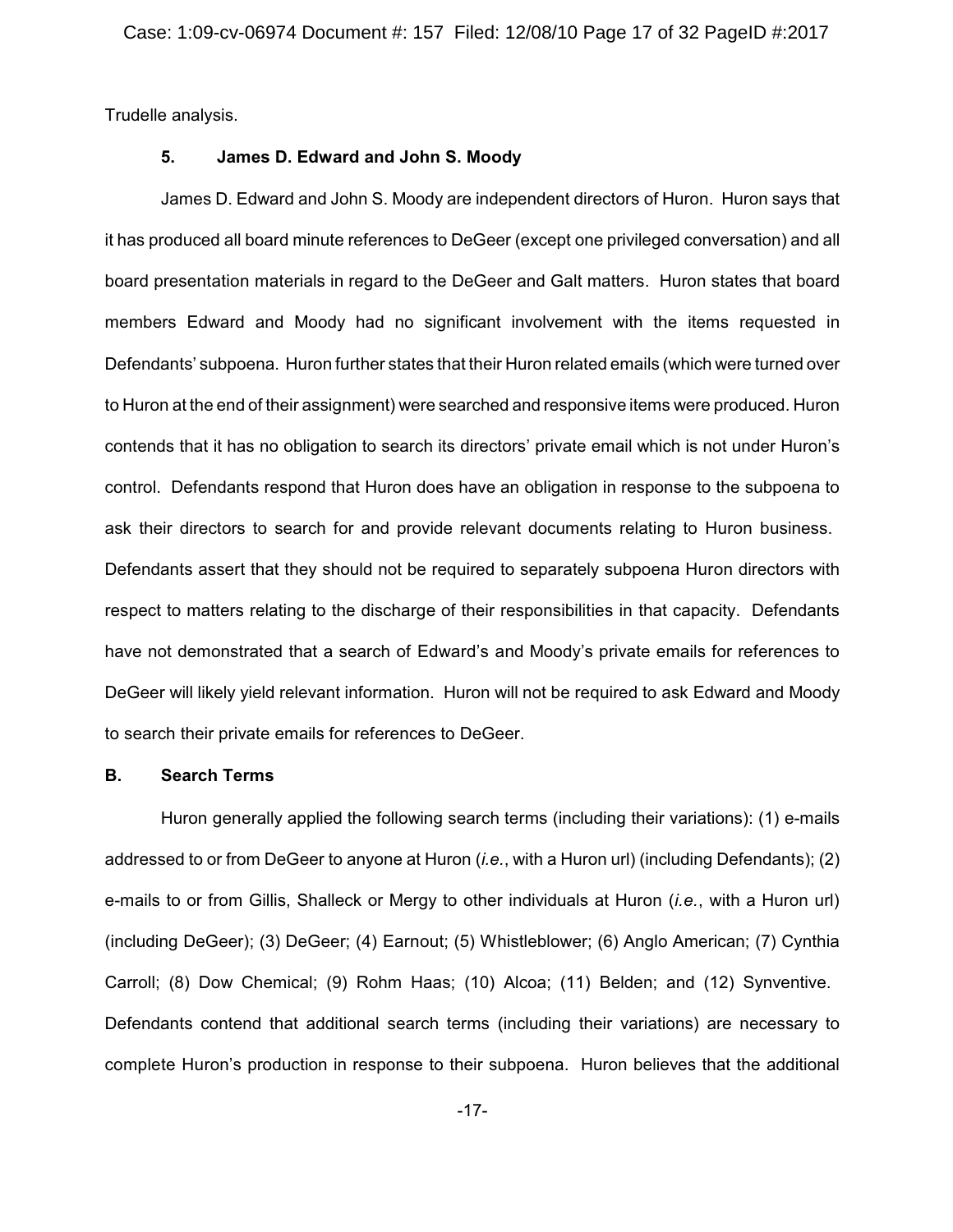search terms requested by Defendants would not have been likely to produce any additional items responsive to Defendants' subpoena requests.

#### **1. Newco**

The first additional search term proposed by Defendants is "Newco." Huron's Supplemental Response indicates that it does not know what "Newco" represents and suggests that "Newco" may refer to a potential client of DeGeer. If Huron was uncertain as to what the term "Newco" proposed by Defendants referred to, it should have asked Defendants. According to Defendants, an acquisition of "Newco" was considered by Huron's board as an alternative to extending Huron's relationship with Defendants. Defendants say that a report to the Huron board dated May 6, 2009 specifically analyzes this alternative. Defendants also state that Huron was considering replacing Defendants with Plaintiff as the practice leader. Defendants contend that they are entitled to production of documents relating to the "Newco" alternative, including any documents referring or relating to DeGeer in connection with this alternative. The Court agrees with Defendants that they are entitled to discovery relating to the Newco alternative, including documents referring or relating to DeGeer. Huron and Defendants shall meet and confer on search term(s), key data custodian(s), and date ranges that would lead to the production of responsive documents.

# **2. Charles River Associates**

Defendants next propose searching for "Charles River." Charles River Associates (or "CRA") is a competitor of Huron and the firm DeGeer joined upon termination of his employment with Huron. Huron says that none of the subpoena requests relate to who employed DeGeer after he resigned. Moreover, since Charles River is a major competitor of Huron's, a search for its name is likely to turn up many nonresponsive references. Defendants respond that Request No. 5 of their subpoena seeks production of "[a]ll documents reflecting, referring or relating to the termination of DeGeer's employment." Defendants emphasize that they seek documents concerning CRA solely as they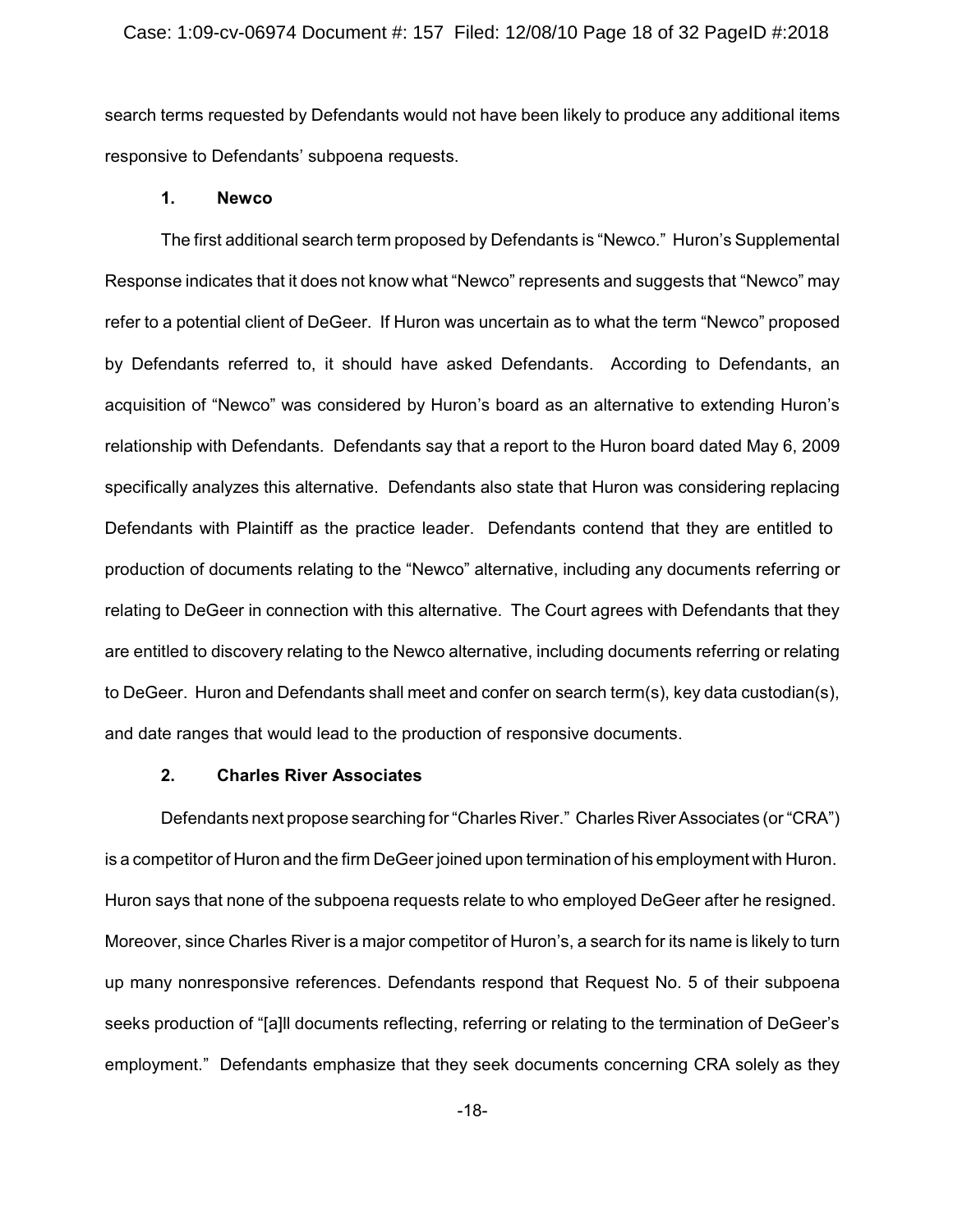relate to DeGeer, and not as a competitor of Huron. Documents concerning CRA as they relate to DeGeer are relevant to Defendants' counterclaims, and the Court will allow electronic searches for this term including variations. Huron and Defendants shall meet and confer on key data custodian(s) and date ranges that would lead to the production of responsive documents.

### **3. Trinsum and Marakon**

Defendants also request a search for the terms "Trinsum" and "Marakon." Defendants say that "Trinsum" is related to CRA and "Marakon" is the CRA division DeGeer joined upon his termination from Huron. Documents concerning Trinsum and Marakon as they relate to DeGeer are similarly relevant to Defendants' counterclaims, and Defendants are entitled to electronic discovery related to these terms as they relate to DeGeer. Huron and Defendants shall meet and confer on key data custodian(s) and date ranges that would lead to the production of responsive documents.

# **4. Bonus or Incentive Compensation**

"Bonus" and "incentive compensation" are the next search terms proposed by Defendants. Request No. 13 of Defendants' subpoena seeks "[a]ll documents reflecting, referring or relating to any bonus or incentive compensation claim by or paid to DeGeer." Defendants' Request No. 14 seeks all documents reflecting, referring or relating to any claim of DeGeer to a portion of any earnout paid or payable by Huron to Galt. Huron asserts that "to a large extent" these two requests overlap if one interprets Request No. 13 to include bonus or incentive compensation paid by or claimed from the Defendants as well as from Huron, and any documents responsive to Request No. 14 would be included in Request No. 13. Huron produced a schedule by Huron's accounting department showing payments of incentive compensation. Huron also searched iManage files maintained by Huron's legal and personnel departments on DeGeer and on the Galt/Rand acquisition and sale and Galt earnout matters and searched the data custodians likely to have

-19-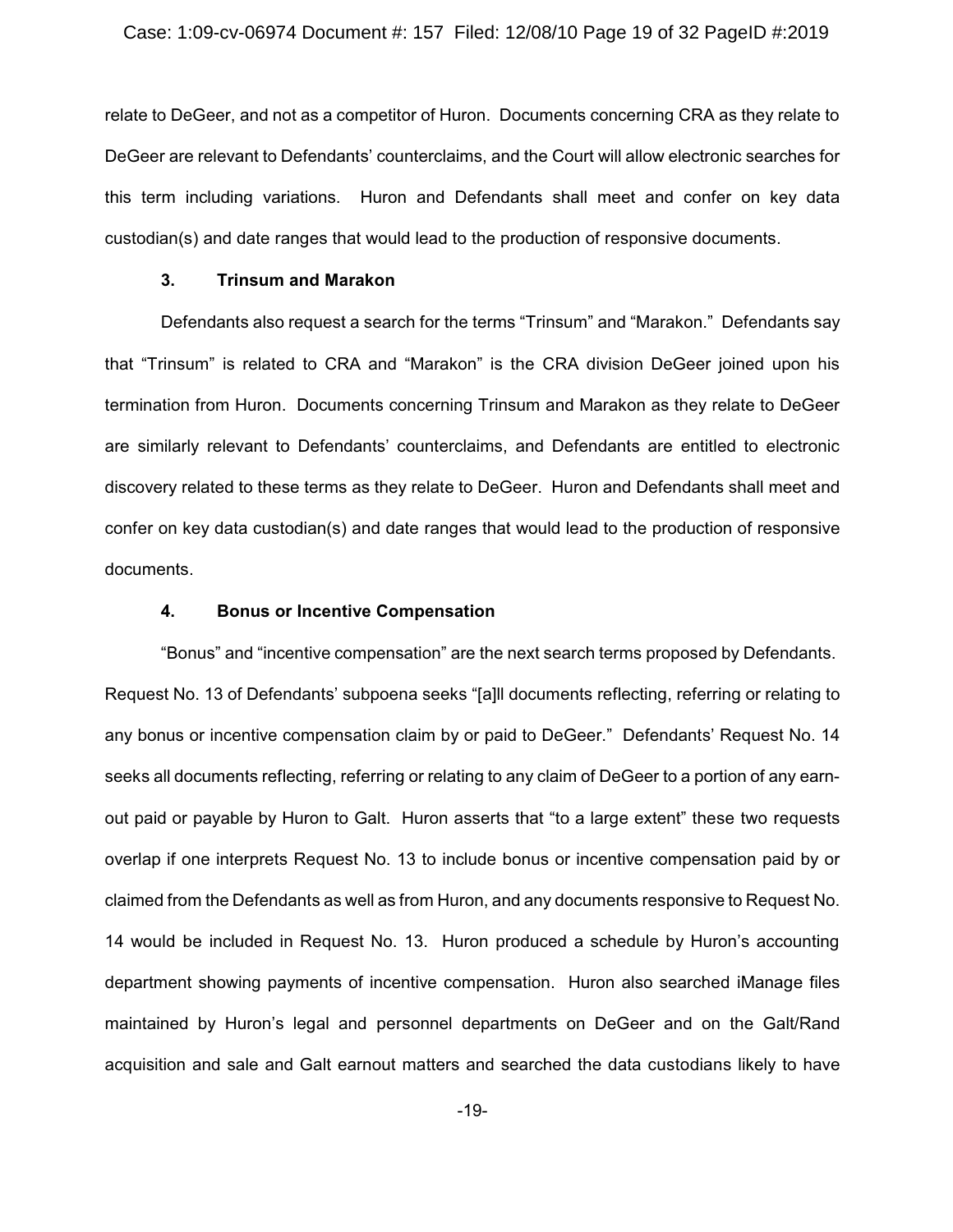#### Case: 1:09-cv-06974 Document #: 157 Filed: 12/08/10 Page 20 of 32 PageID #:2020

responsive information by using the terms "DeGeer" and "earnout" and variations thereof. Defendants say that many documents produced by DeGeer refer only to "bonus" or "incentive compensation" without any reference to the "earn-out." Defendants argue that there is no justification for Huron's failure to conduct a search using the terms "bonus" or "incentive compensation," and Huron should be directed to do so.

Defendants are correct that Huron has offered no valid justification for its failure to conduct a search using the terms "bonus' or "incentive compensation." Huron was not entitled to unilaterally assume that these two requests overlapped and that documents responsive to Request No. 14 would include documents responsive to Request No. 13. Defendants are entitled to discovery responsive to Request No. 13. Huron and Defendants shall meet and confer on search term(s), key data custodian(s), and date ranges that would lead to the production of responsive documents.

# **5. DeGeer purchase agreement, DeGeer settlement, DeGeer resolution, Global settlement, and Universal settlement**

Defendants say that Huron's privilege log reveals that DeGeer's counsel engaged in discussions with Huron concerning DeGeer's claim for bonus for incentive compensation. Defendants complain that Huron has produced no documents reflecting these discussions or negotiations or to the claim made to Huron on DeGeer's behalf by his attorneys. Defendants propose that the following additional terms be search that were contained in Huron's privilege logs as well as documents produced by DeGeer: "DeGeer purchase agreement," "DeGeer settlement," "DeGeer resolution," "Global settlement," and "Universal settlement." Huron states that it has no idea what the terms "Global settlement" and "Universal settlement" refer to or what relevance they could have to any of the items requested. With regard to "DeGeer purchase agreement," "DeGeer settlement," and "DeGeer resolution," Huron contends that the use of such terms would not have identified any additional document for production because they contain the word "DeGeer," which

-20-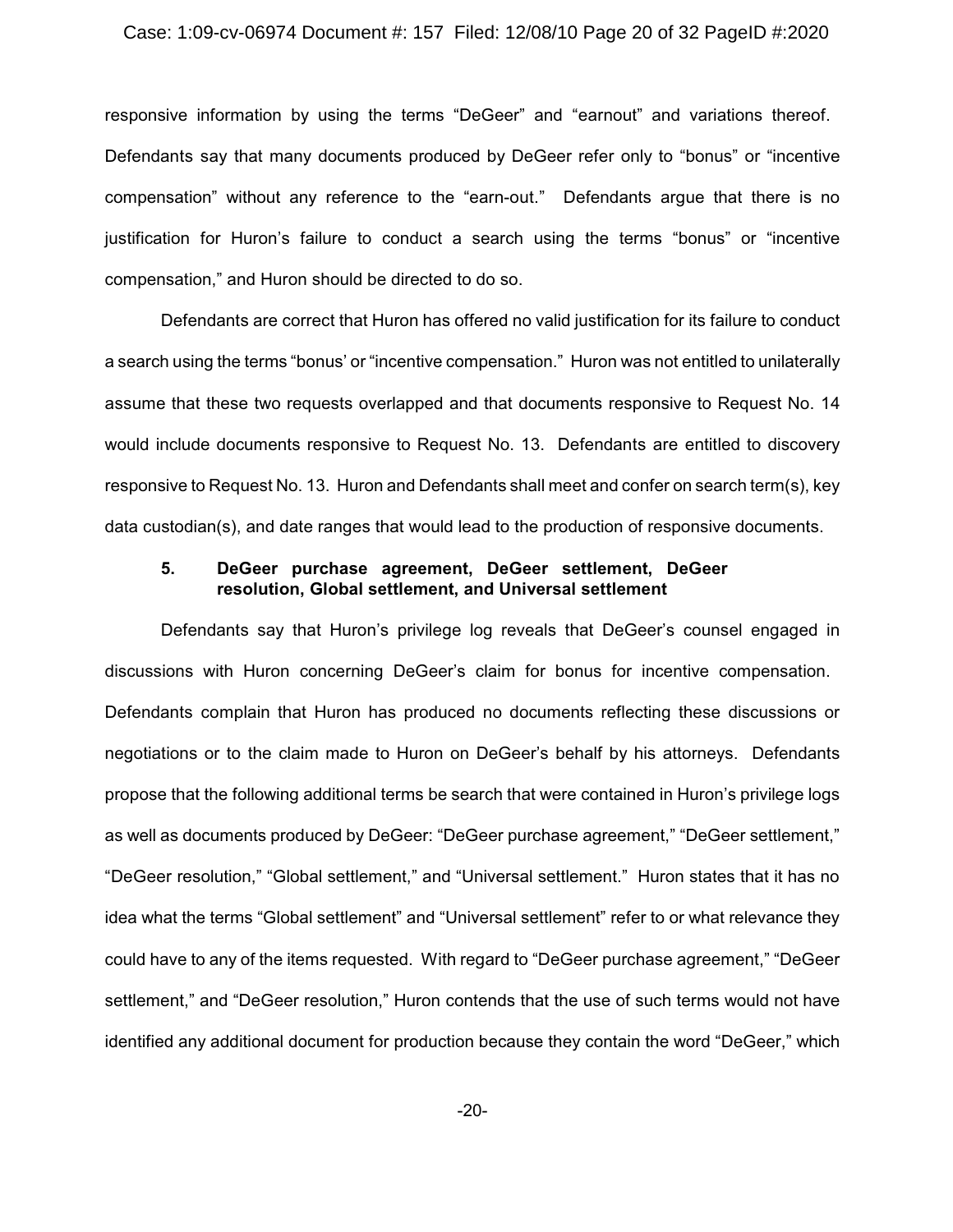was a search term used by Huron to locate responsive documents.

Having searched for the word "DeGeer," it is unnecessary for Huron to search for the terms "DeGeer purchase agreement," "DeGeer settlement," and "DeGeer resolution." William A. Gross Construction Associates v. American Manufacturers Mutual Ins. Co., 256 F.R.D. 134, 134 n.1 (S.D. N.Y. 2009) (stating "[t]he Court is no keyword expert, but if one is searching for 'Authority,' to also search for 'Dormitory Authority' is clearly redundant."). With regard to Defendants' proposed search terms of "Global settlement" and "Universal settlement," it is not clear whether these terms were used by Huron employees in emails or whether these terms which were apparently contained in Huron's privilege logs were crafted by Huron's lawyers. If the terms "Global settlement" and "Universal settlement" were used by Huron employees who wrote emails regarding DeGeer, Defendants are entitled to such key word searches. Huron and Defendants shall meet and confer on key data custodian(s) and date ranges that would lead to the production of responsive documents. If those terms were drafted by Huron's lawyers for purposes of the privilege logs, a search for those terms is not likely to yield relevant information and will not be allowed.

# **C. Cravath Backup Tapes**

Huron contends that neither Huron nor Barnes & Thornburg (its counsel in this dispute) have possession of, or access to the Cravath database or the documents contained therein. Defendants assert that Huron documents in the possession of Cravath are subject to Defendants' subpoena to Huron. Pursuant to Rule 45(a)(1)(A)(iii), Huron is required to produce documents, including ESI, in its "possession, custody, or control." "[T]he person subject to the subpoena is required to produce materials in that person's control . . . . The non-party witness is subject to the same scope of discovery under this rule as that person would be as a party to whom a request is addressed pursuant to Rule 34." Advisory Committee Notes, 1991 Amendments to Fed. R. Civ. P. 45. "On the issue of control, it is 'well-settled that a party need not have actual possession of the documents to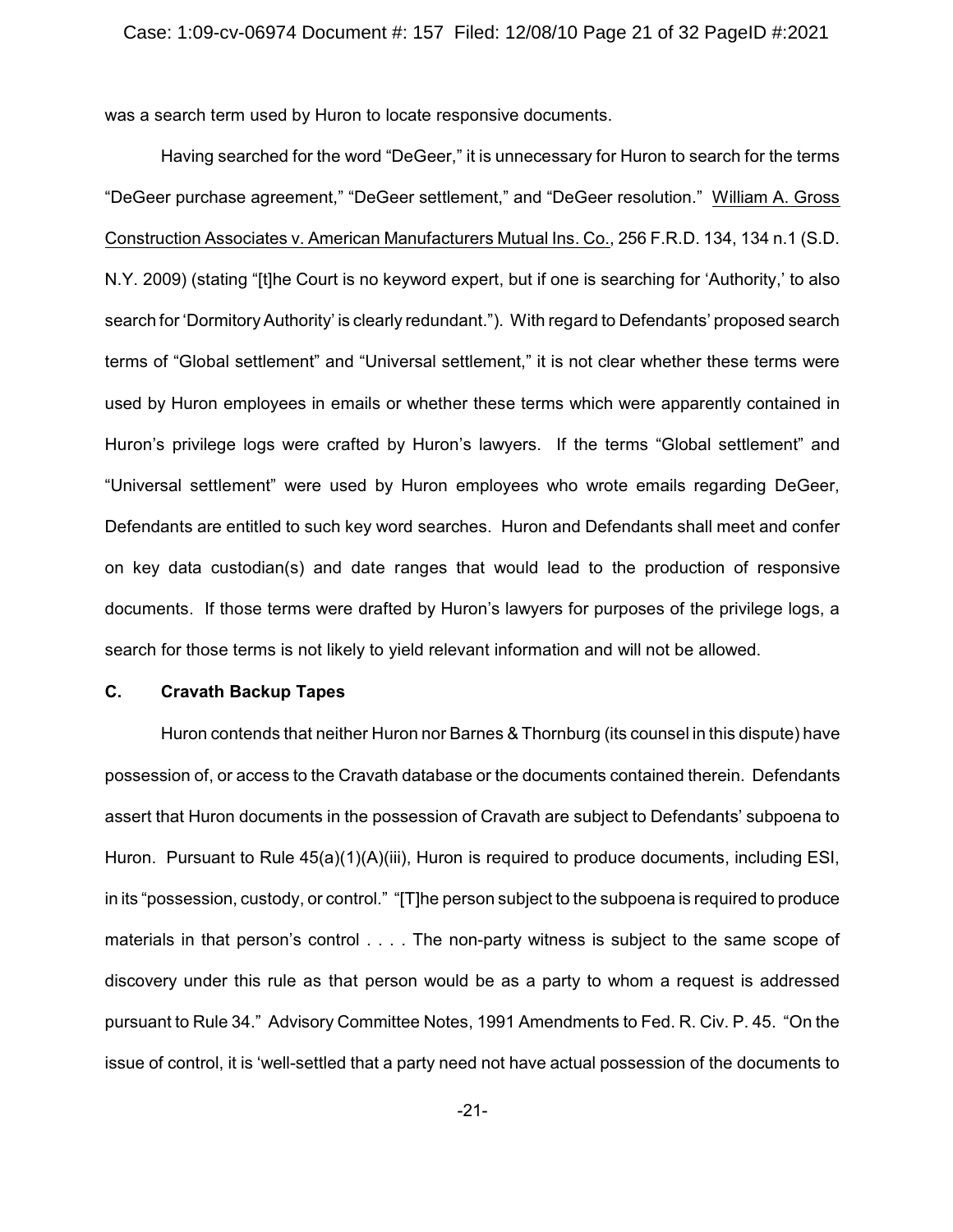#### Case: 1:09-cv-06974 Document #: 157 Filed: 12/08/10 Page 22 of 32 PageID #:2022

be deemed in control of them;' rather, the 'test is whether the party has a legal right to obtain them.'" Dexia Credit Local v. Rogan, 231 F.R.D. 538, 542 (N.D. Ill. 2004). Although the Cravath law firm has possession and custody of the database, Huron does not contend that it lacks a legal right to obtain its documents from Cravath. See 8B Wright, Miller & Marcus, Federal Practice and Procedure § 2210 (2010) (stating that "a party can be required to produce a document that it has turned over to its attorney."); Cf. Hobley v. Burge, 433 F.3d 946 ( $7<sup>th</sup>$  Cir. 2010) (noting that the law firm had an independent privacy interest in work product documents which would have negated the client's "control" of those documents). Huron documents in Cravath's possession are subject to Huron's control and thus, not exempt from Defendants' subpoena to Huron.

By letter dated September 3, 2010, Huron's counsel disclosed the identity of the custodians included in the searchable database maintained at Cravath. Defense counsel states that he "has since learned that the Cravath database in fact also includes backup tapes for all Huron custodians, including DeGeer, Holdren, Burge and Lipski, and that the data on those tapes has already been converted into searchable form." (Doc. 134, at 7). Citing In re Subpoenas, 692 F.Supp.2d 602, 603-04 (W.D. Va. 2010), Defendants contend that with respect to those custodians, among others included in the Cravath database, the otherwise prohibitive cost of resort to backup tapes has already been incurred.

Defendants provide compelling justification for a limited search of the Cravath backup tapes, which the Court will permit. In an email sent to all Practice Leaders at Huron on July 30, 2006, Huron's then CEO Gary Holdren described his policy of deleting all emails on a daily basis so that the communications would not be "discoverable," and he asked for a commitment from each Practice Leader that they similarly "delete any emails you have received from me." (Doc. 134, at Exh. C). Holdren further stated that he would not use email communications with those who did not follow his deletion policy. With regard to Gary Holdren and Practice Leaders who may have

-22-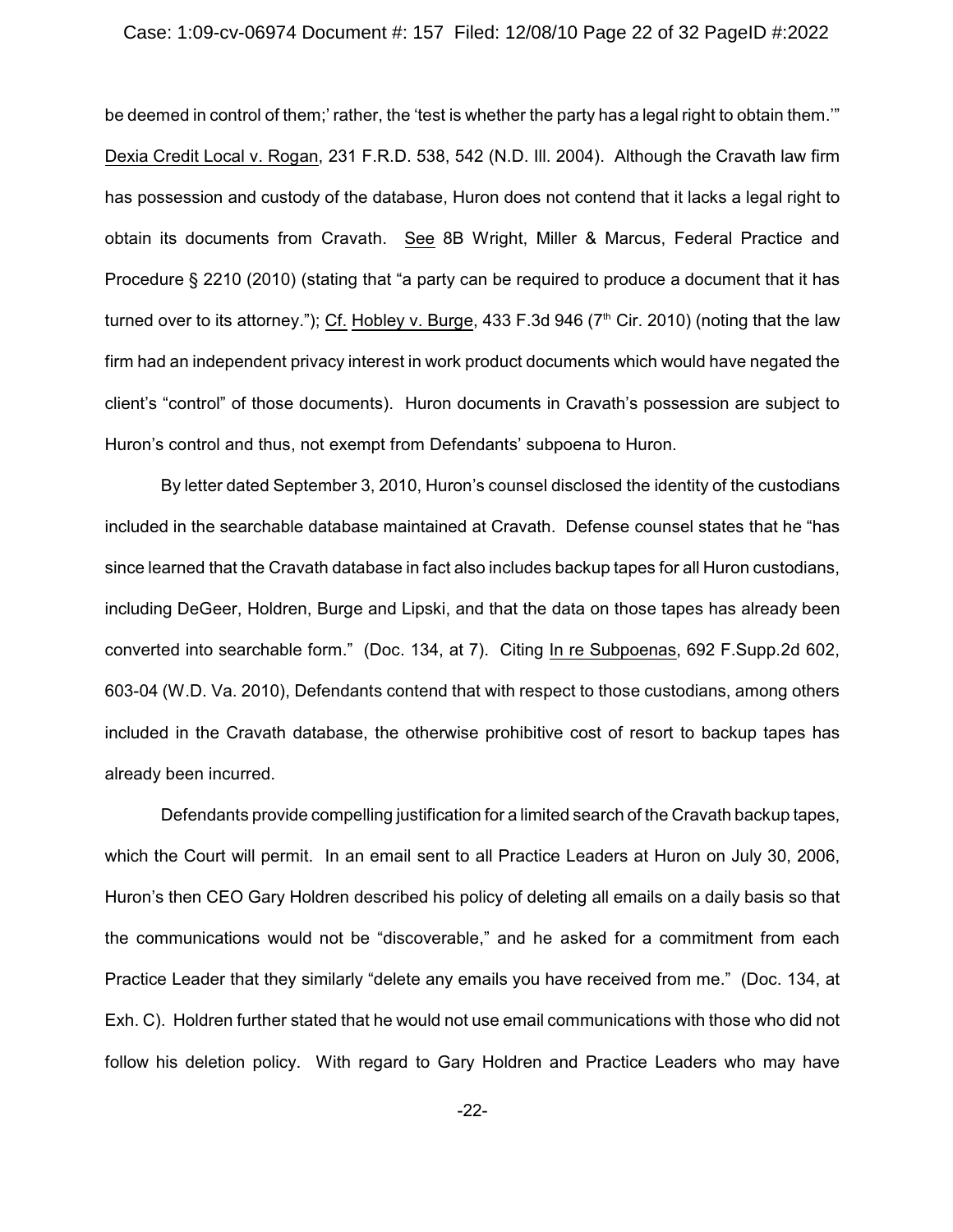# Case: 1:09-cv-06974 Document #: 157 Filed: 12/08/10 Page 23 of 32 PageID #:2023

immediately deleted their emails, Huron admits that some deleted emails might be on the backup tapes. Huron points out that if Holdren (or others) got emails and also deleted them between backups, the deleted emails will not appear on the backup tapes either. Defendants say that the small volume of Holdren emails produced by Huron in response to Defendants' subpoena especially in contrast to DeGeer's emails with Holdren's successor (Jim Roth) is consistent with Holdren's email policy.

Defendants contend that Huron's CEO's policy of deleting emails so that they may not be discoverable warrants a search of backup tapes for certain information. Specifically, Defendants contend that the backup tapes for Holdren and DeGeer should be searched for emails between them for the one-year period between July 2008 through July 2009 and for Holdren emails with Joanne McCollum, who Defendants believe was involved in the Holdren-DeGeer discussions in that time frame. Defendants also assert that the Holdren backup tapes should be searched for references to DeGeer and the DeGeer backup tapes for references to Holdren.

Defendants' justification for a limited search of the Cravath backup tapes for the Holdren– DeGeer emails and Holdren–McCollum emails regarding DeGeer during the one year period of time is persuasive. Because of Holdren's policy, certain responsive emails may only exist on back-up tapes. For relevancy purposes, Defendants are entitled to discover emails between Holdren and DeGeer for the time period between July 2008 through July 2009 and for Holdren emails with Joanne McCollum regarding the Holdren-DeGeer discussions in that time frame in order to support their counterclaims. (Doc. 83, at ¶¶ 15-31). The search of the Cravath backup tapes could lead to some relevant material, and Defendants' request is specifically tailored to discover relevant information which may have been deleted. If the Cravath database includes backup tapes for all data custodians searched and those tapes have already been converted into searchable form, then the information sought by Defendants is not inaccessible and the searches for such information will

-23-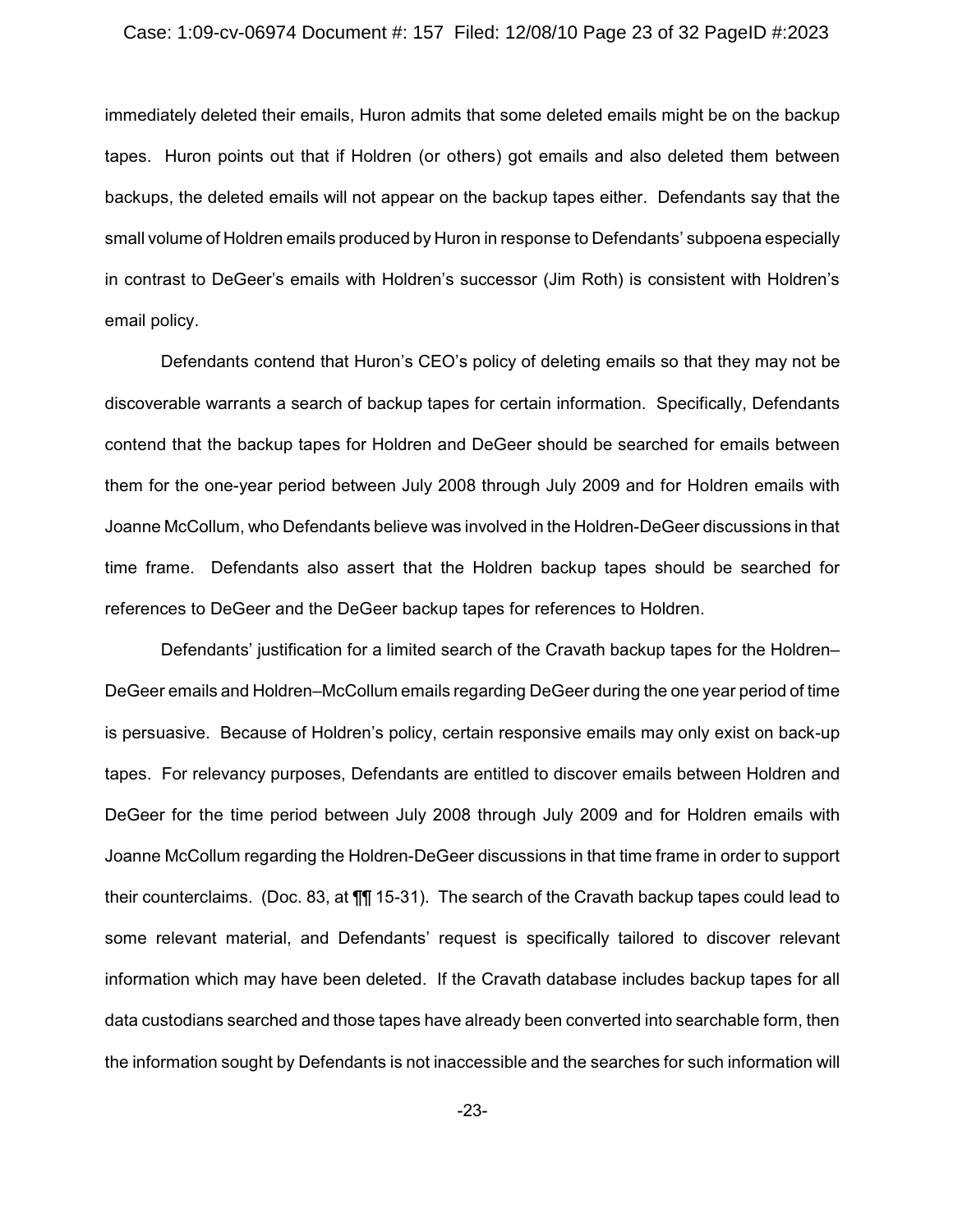#### Case: 1:09-cv-06974 Document #: 157 Filed: 12/08/10 Page 24 of 32 PageID #:2024

not be significant. Because Defendants have not shown that a more expansive search of the Holdren backup tapes for references to "DeGeer" and the DeGeer backup tapes for references to "Holdren" with no apparent time limit will lead to the discovery of information relevant to the claims, defenses, or counterclaims, that request is denied.

### **D. Back-Up Tapes**

Defendants' Request No. 6 "all documents stored or contained in any computers, laptops, BlackBerrys, smart phones and any similar devices used by DeGeer, including without limitations, such documents stored on any tapes backing up any such devices." Huron has objected to data searches of backup tapes as duplicative and unduly burdensome and has taken the position that it would only convert and search such tapes at Defendants' expense. Huron says it has 330 backup tapes dating back to July 1, 2007. Huron explains that since its computers were backed up one or more times a day during the period when this system was operating, these tapes are likely to contain hundreds of copies of such items. Defense counsel's letter dated September 17, 2010 takes the position that the additional and supplement searches requested by Defendants from readily available sources should be completed "before any consideration need be given to the possible necessity of resort to backup tapes." (Doc. 123, Exh. B). The Court agrees. Therefore, the burden and expense required to retrieve any information from the backup tapes will not be considered at this time, and the Court has construed any requests for backup tapes searches in Defendants' Reply (Doc. 134) as applying to the Cravath backup tapes.

# **E. DeGeer's Hard Drive**

Defendants' Request No. 6 seeks all documents stored or contained in any computers or laptops used by DeGeer. DeGeer's hard drive was imaged twice by Huron. First, in connection with an internal investigation of accounting irregularities in August 2009. Second, upon DeGeer's departure from Huron in late October 2009. In connection with the imaging of DeGeer's computer

-24-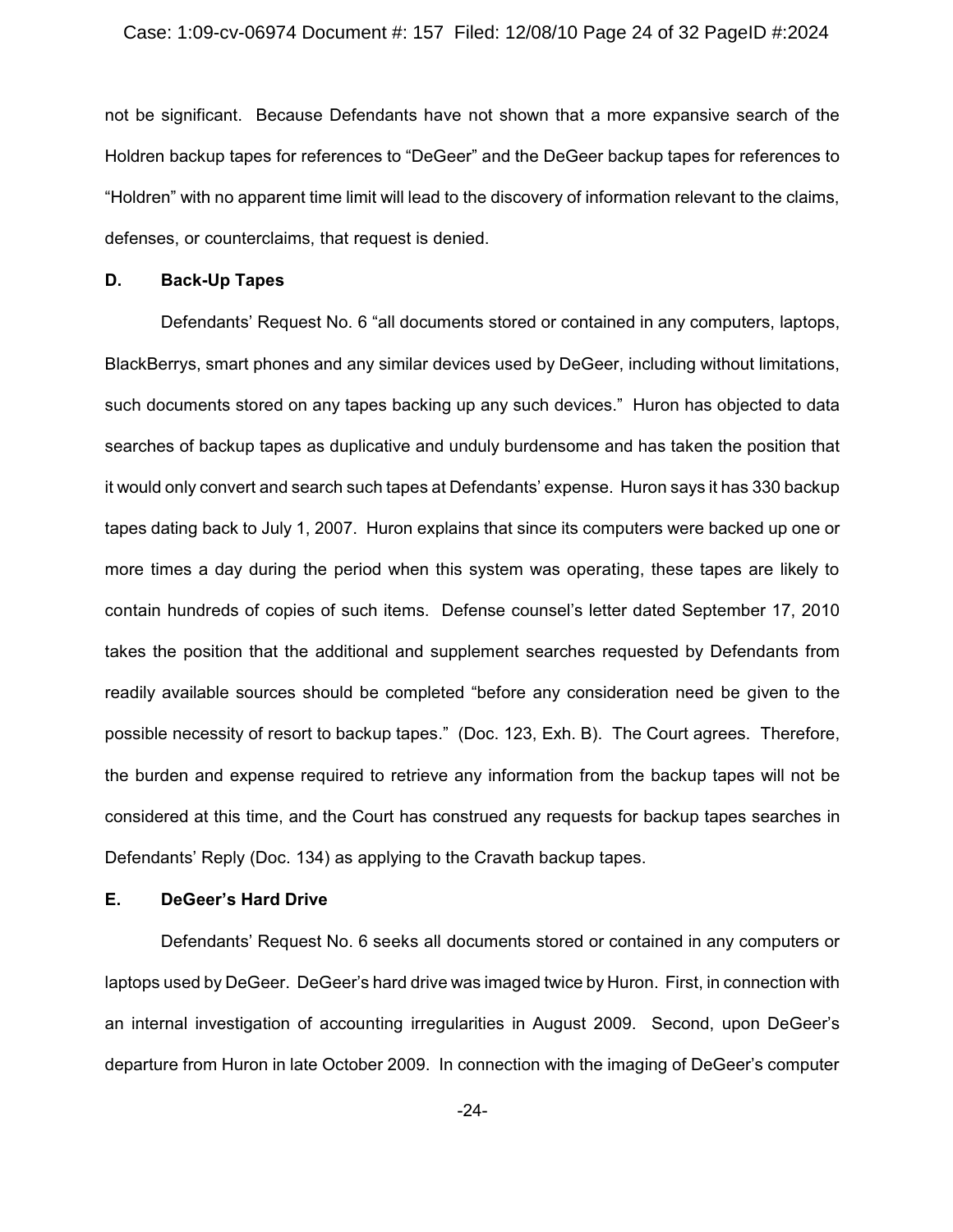in August 2009, DeGeer also provided Huron with additional "work-related" data from his personal

computer. DeGeer described that data in an email sent on August 12, 2009 as follows:

I am also sending discs with all of my work-related data from my personal computer. The discs include client (Anglo American, Dow, Alcan, Miller), marketing and Galt/Huron admin documents. I have also burned a copy of my outlook pst file which contains saved emails. I included this Outlook file although I believe you already have access to all of my work email through the exchange server backups.

Immediately prior to his departure from Huron on October 28, 2009, DeGeer sent an email to

Huron's Director of Human Resources stating in part:

I will . . . drop the computer off tomorrow. . . . All of my company documents have been transferred to Huron through the internal investigation. I have wiped all the Huron proprietary data off my personal computer and don't have any paper copies that need to be destroyed.

Defendants state that Huron initially represented that DeGeer's hard drive produced by

Huron in June "was a copy of an image of the laptop DeGeer returned to Huron upon his departure

in October 2009." (Doc. 92, Exh. B). Huron's Supplemental Response dated October 4, 2010 says

that despite repeated attempts, including with the cooperation of DeGeer in providing his passwords,

Huron has been unable to access any information on the laptop DeGeer turned into Huron when

he resigned in October 2009. (Doc. 128, at 2-3). Huron states that the August 2009 image of

DeGeer's computer and the additional emails from an external memory device DeGeer turned in

at the same time were produced in their entirety (with the exception of three privileged emails

between DeGeer and his counsel). Id. at 3. Defendants contend that Huron's assertion that it

produced the August 2009 image of DeGeer's computer is false because the hard drive produced

by Huron includes emails sent by DeGeer through his October 28, 2009 departure date. Defendants say that Huron has been unable to explain this discrepancy. Defendants argue that Huron should

be directed to produce the additional data from the earlier (August 2009) imaging of DeGeer's laptop

as well as the data that DeGeer separately copied and produced to Huron on August 12, 2009.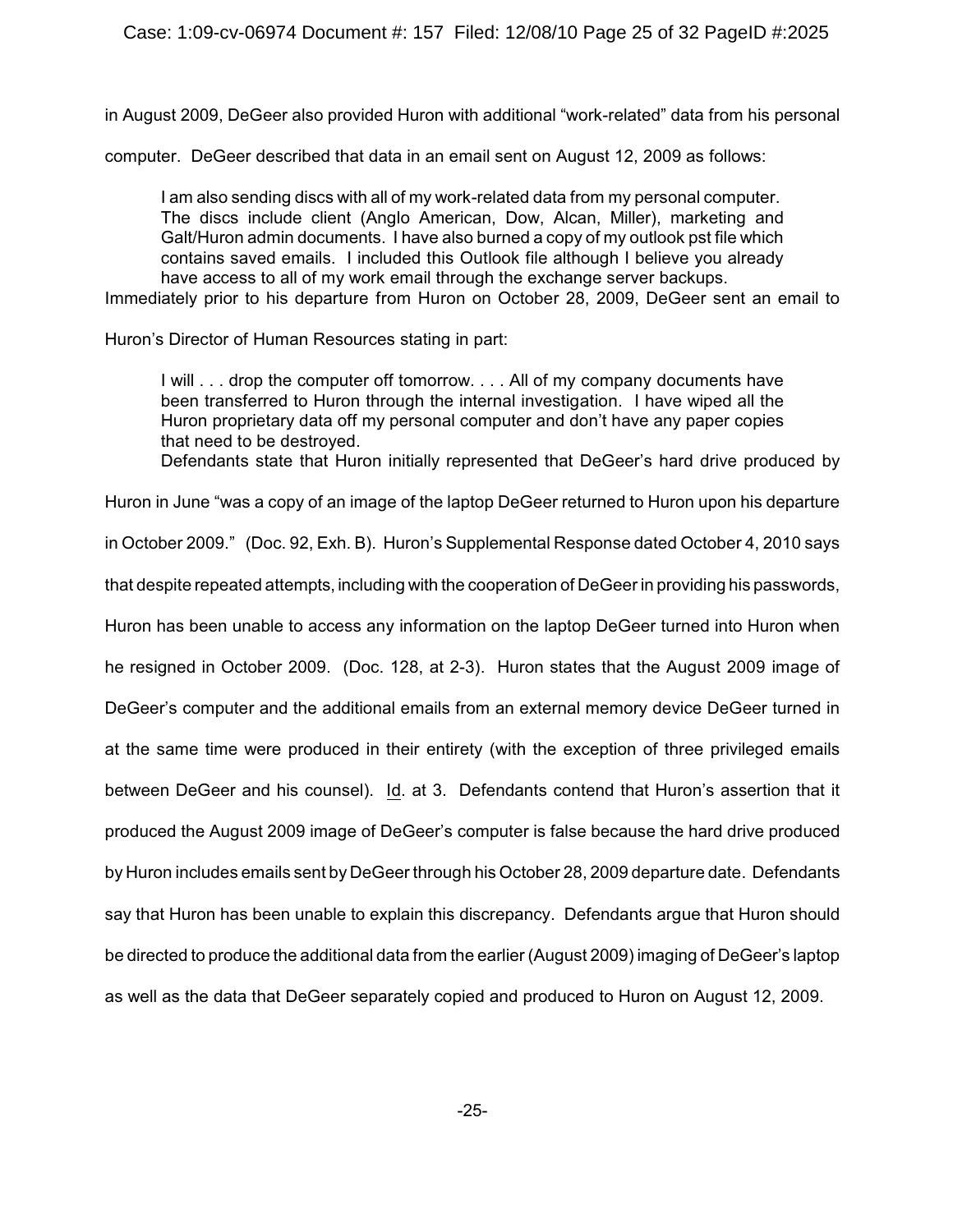Defendants are entitled to the additional data from the August 2009 imaging of DeGeer's laptop and the data DeGeer separately copied and produced to Huron on August 12, 2009. Huron's counsel shall investigate the discrepancy highlighted by Defendants and produce the additional data from the earlier (August 2009) imaging of DeGeer's laptop as well as the data that DeGeer separately copied and produced to Huron on August 12, 2009 or provide an affidavit to Defendants representing that Huron has produced to Defendants all such information.

# **F. Cost-Shifting**

Huron requests costs for any future searches and production but does not challenge the costs already incurred. Huron says that it has searched a huge volume of records and produced approximately 40,000 documents at a cost in excess of \$130,000. Huron states that all but less than \$10,000 of which was spent after receipt of Defendants' subpoena. Huron contends that it should not have to incur any additional expense in responding to Defendants' subpoena. Defendants believe many of Huron's searches were overbroad and not reasonably calculated to locate documents responsive to their subpoena and that it may have be unnecessary to search certain data custodians (*i.e.*, Simcoe and Henriksen). Defendants contend that Huron should bear all expenses incurred in further responding to Defendants' subpoena.

The Court directed Huron to provide an analysis of how much it would cost Huron to collect and produce emails from additional custodians and run additional searches using search terms identified by Defendants. As to the costs of additional searches, Huron explains:

It is very difficult to estimate the costs of electronic discovery. Unlike paper documents, one does not know what approximate number of documents is in an electronic database until one downloads and converts it for search. One also does not know how many documents will be found by a search and thus how long it will take to review the data found by the search for responsiveness to the documents requested, since virtually any search turns up documents unresponsive to the documents requested, and for privilege and confidentiality.

\* \* \*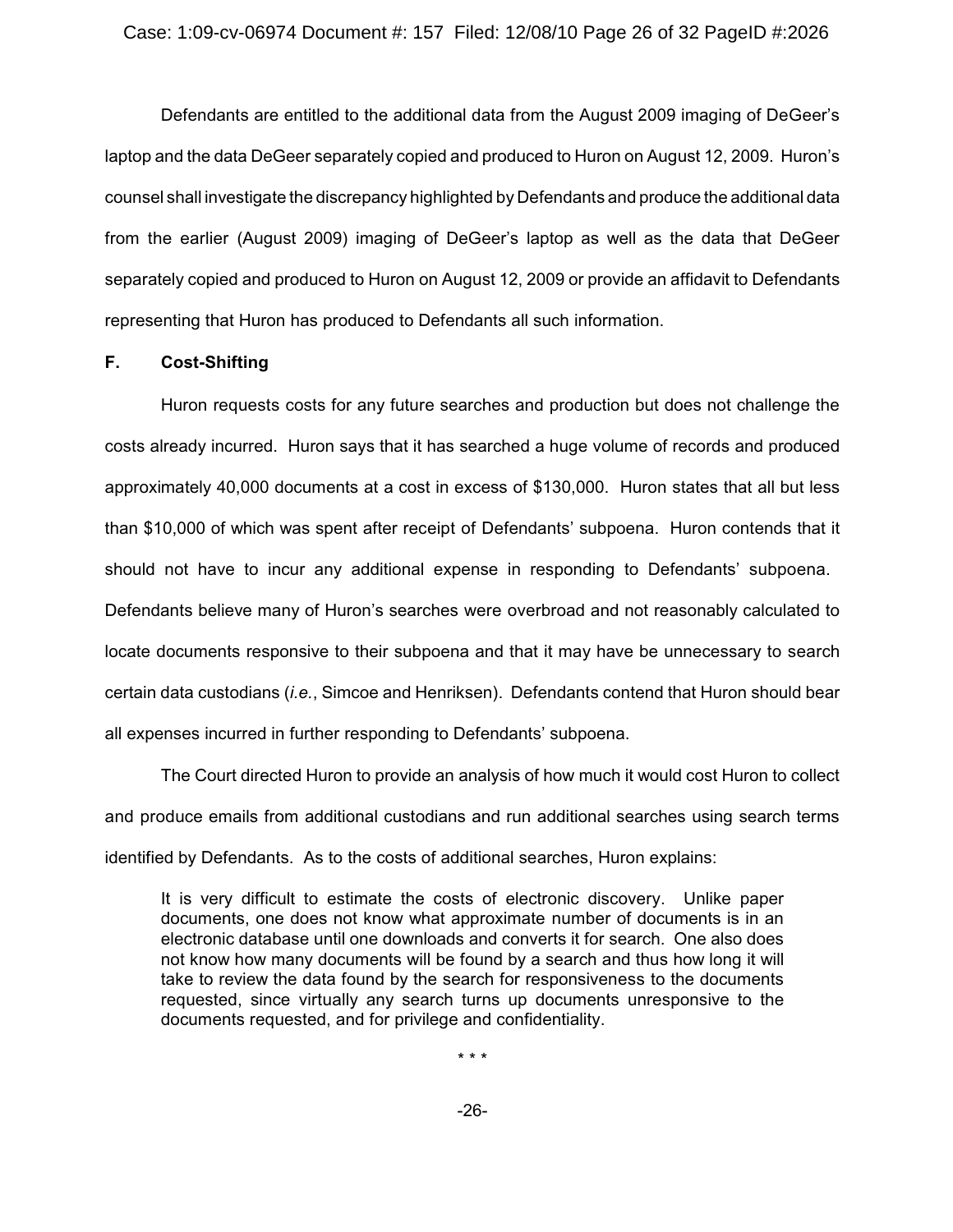The process here is for Huron, or an outside vendor hired by Huron to gather the data to be searched, export it from the employee's computer so the computer can be used by the employee, convert it into searchable form and apply the desired search terms to the data. The items found in the search are then sent to outside counsel. Counsel's data personnel then load the data found on Summation, a data production and management system. The data is then reviewed for responsiveness to the items requested, privilege, and confidentiality. The documents to be produced are then bates numbered and, if covered by the protective order, marked confidential in the Summation system. The Summation system then places the documents to be produced on a CD which is sent to the parties. The documents identified as possibly privileged are then reviewed as to whether this is the case and are either produced, if not, or included in a privilege log.

The cost of this process as noted above varies by the database and the narrow or broadness of the items requested and the search terms used. Based on our experience with the production of the approximately 40,000 bates stamped documents to date, the average cost for search of a data custodian is likely to be approximately \$7,000 comprised of the following:

1. It costs \$150 per gigabyte ("GB") to export, convert and run a search. Assuming an average of 5 GBs per custodian, this cost is \$750.

2. The cost of loading the data on Summation also varies by the amount of data found on the search but an average is probably around \$250.

3. The costs of paralegal and attorney time per data custodian will vary greatly depending on the number of documents produced by the search. On average this is probably around \$6,000.

This average cost would apply to each data custodian searched whether or not the custodian's data had previously been searched. It would not increase by the number of search terms unless such terms expended materially the items found in the search. Thus, were Huron to search the data of all 16 individuals previously searched (ignoring the two information technology individuals) for additional search terms, the estimated cost would be roughly \$113,000. This represents both Huron's internal costs and outside counsel costs.

The estimated cost to search each of the additional data custodians requested would be approximately \$7,000. Thus, if the seven individuals requested who are actually custodians (ignoring the secretaries and independent directors who do not have databases) were searched, the estimated cost would be \$49,000.

(Doc. 128,at 15-16).

Cost-shifting is not to be "considered in every case involving the discovery of electronic data,

which in–today's world–includes virtually all cases . . . . The Supreme Court has instructed that 'the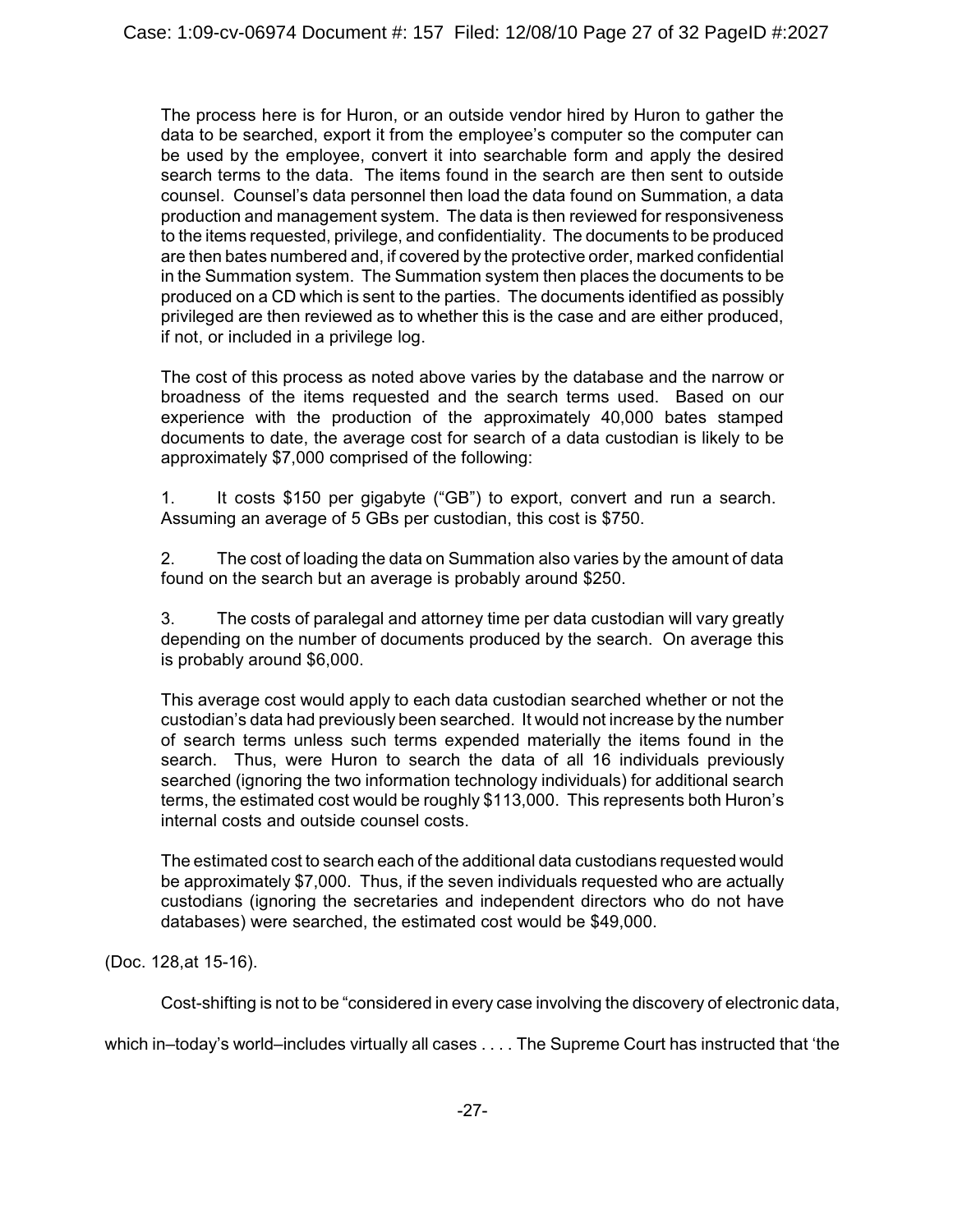#### Case: 1:09-cv-06974 Document #: 157 Filed: 12/08/10 Page 28 of 32 PageID #:2028

presumption is that the responding party must bear the expense of complying with discovery requests . . .' Any principled approach to electronic evidence must respect this presumption." Barrera v. Boughton, 2010 WL 3926070, at \*3 (D. Conn. Sept. 30, 2010) (quoting Zubulake v. UBS Warburg LLC, 217 F.R.D. 309, 317 (S.D. N.Y. 2003)). In the subpoena context, cost-shifting should occur when an order requiring compliance subjects a non-party to "significant expense." See Rule 45(c)(2) (stating that an order compelling production "must protect a person who is neither a party nor a party's officer from significant expense resulting from compliance."). Courts have considered three equitable factors when considering cost-shifting and non-parties: (1) whether the nonparty has an interest in the outcome of the case; (2) whether the nonparty can more readily bear its costs than the requesting party; and (3) whether the litigation is of public importance. Sound Security, Inc. v. Sonitrol Corp., 2009 WL 1835653, at \* (W.D. Wash. June 26, 2009); The Dow Chemical Co. v. Reinhard, 2008 WL 1968302, at \*1 (S.D. N.Y. April 29, 2008). The Sedona Commentary outlines best practices regarding the acquisition of information from non-parties, including the following factors to be considered in connection with cost-shifting discussions: (a) the scope of the request; (b) the invasiveness of the request; (c) the need to separate privileged material; (d) the non-party's interest in the litigation; (e) whether the party seeking production of documents ultimately prevails; (f) the relative resources of the party and the nonparty; (g) the reasonableness of the costs sought; and (h) the public importance of the litigation." 9 SEDCJ at \*202.

Some cost shifting is warranted here. Defendants have been partially successful on their motion to compel. As previously detailed, the Court is allowing limited keyword searches and searches of certain data custodians which are sufficiently tailored to discover emails which may yield relevant information regarding Defendants' defenses and counterclaims. Given the history of this particular case, the remaining factors do not add much to the cost-shifting analysis regarding Huron's future electronic production in this case. Despite Defendants' suggestion otherwise, the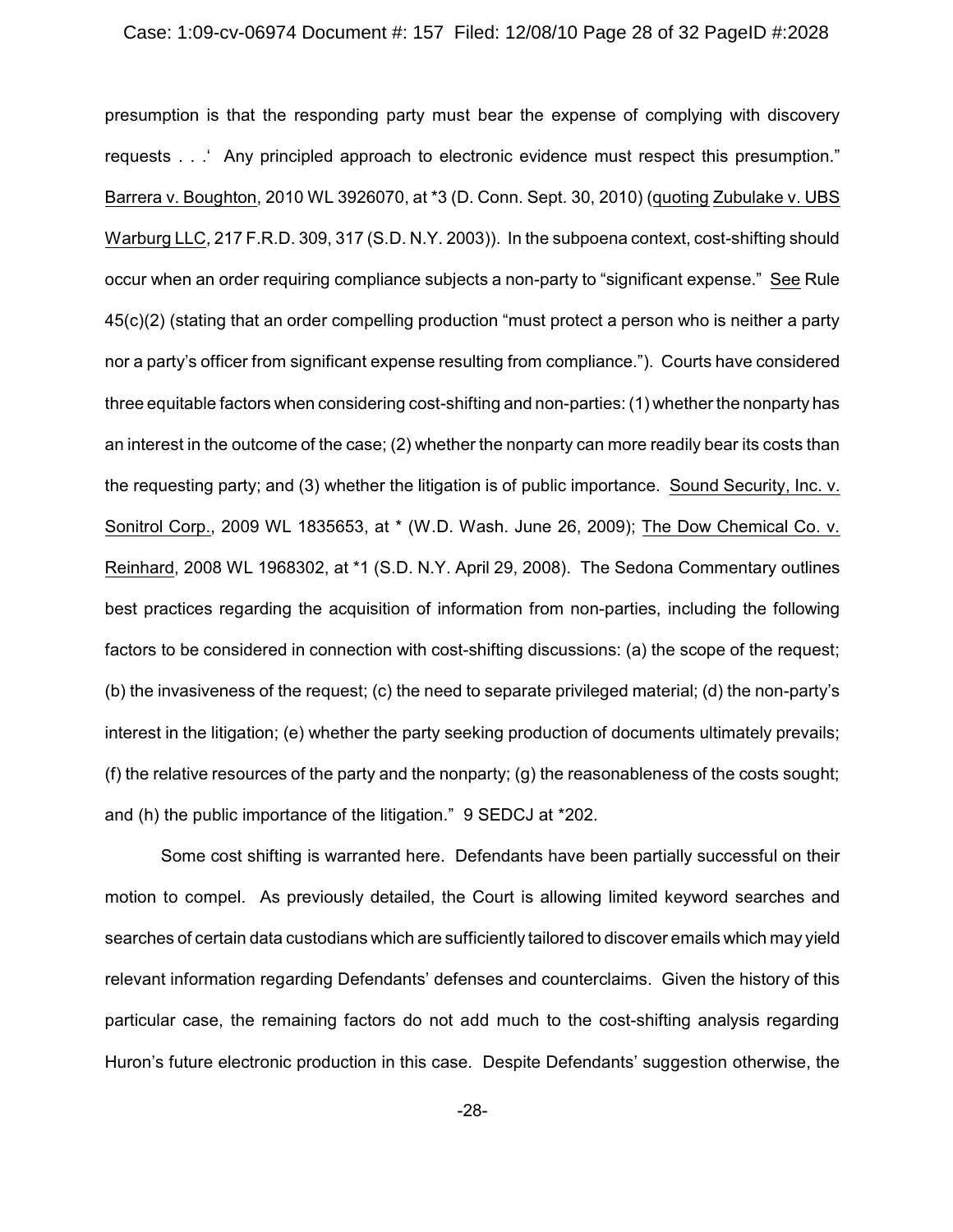# Case: 1:09-cv-06974 Document #: 157 Filed: 12/08/10 Page 29 of 32 PageID #:2029

Court has not seen any evidence indicating that Huron has a strong interest in the outcome of this case. Because neither Huron nor Defendants have provided any specific information concerning their resources, the relative means of the parties and nonparty is a neutral factor. The outcome of this case is also of limited public importance.

The Court believes the controlling factor here on the issue of cost-shifting for Huron's future production is that neither Huron nor Defendants approached production of Huron's ESI with a spirit of cooperation or efficiency. The Court is most troubled by the fact that there was no dialogue to discuss specific search terms or data custodians to be searched in advance of Huron conducting its searches. Although Defendants' counsel and Huron's counsel spent a significant amount of time exchanging letters and emails with each other relating to the motion to compel, they did not engage in meaningful discussions with each other. For its part, Huron's failure to promptly disclose the list of employees or former employees whose emails it proposed to search and the specific search terms it proposed to be used for each individual violated the principles of an open, transparent discovery process. Huron was in the best position to take the lead in selecting data custodians and search terms but it should have been up-front with defense counsel regarding its proposed custodians and search terms and then receptive to defense counsel's input. Defendants should not have had to file a motion to compel to obtain disclosure of the custodians Huron identified and the search terms it developed for its production of electronically stored information in response to Defendants' subpoena. (Doc. 92, at 2).

On the other hand, Huron asked defense counsel repeatedly to suggest search terms, and Defendants' counsel did not respond to these requests. Huron's refusal to disclose the data custodians it identified and its search terms did not excuse Defendants from providing proposed data custodians and search terms. Defendants missed an important opportunity to provide input regarding proposed data custodians and search terms in advance of the searches. This is not the

-29-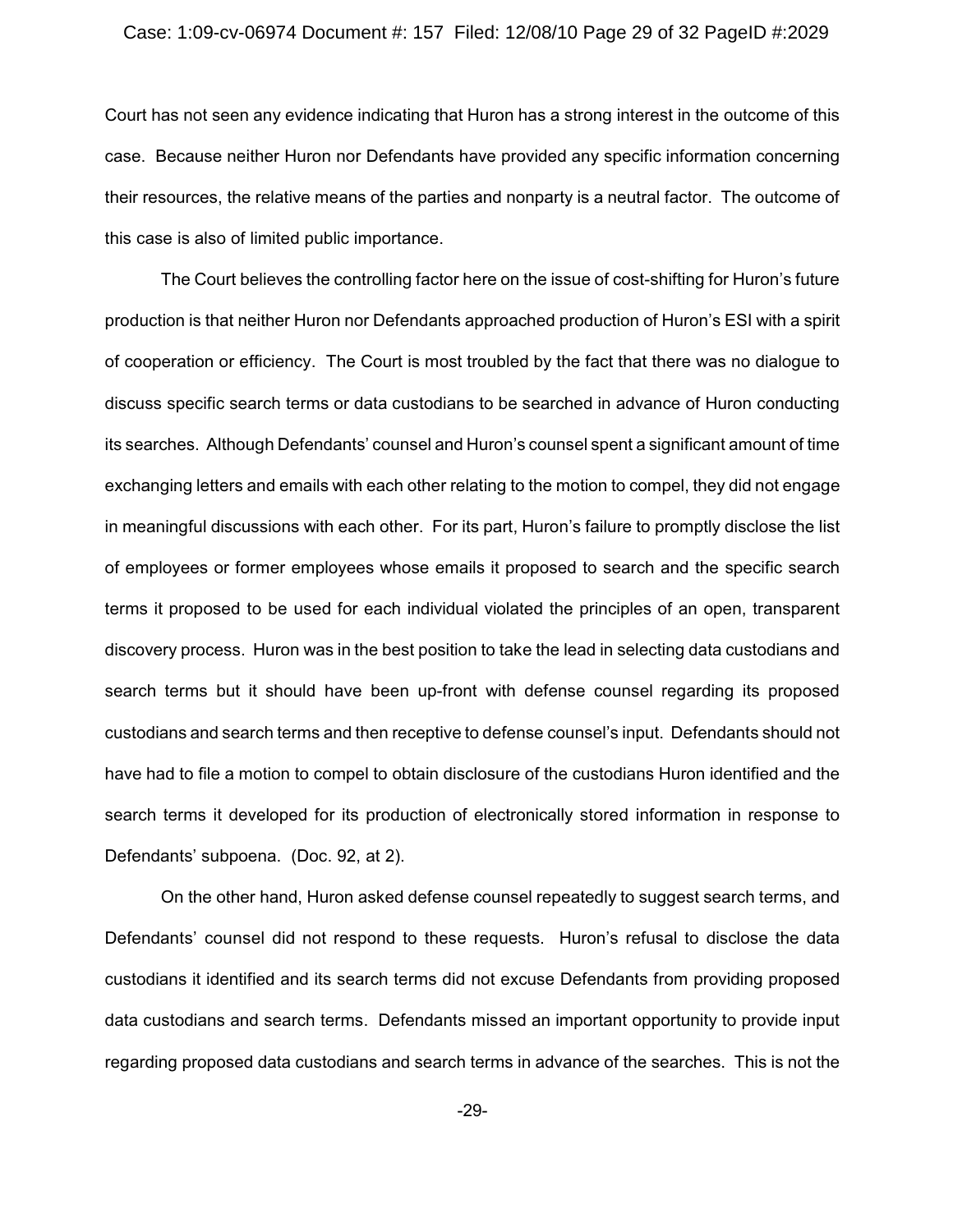#### Case: 1:09-cv-06974 Document #: 157 Filed: 12/08/10 Page 30 of 32 PageID #:2030

kind of collaboration and cooperation needed to manage e-discovery efficiently and with the least expense possible. The proper and most efficient course of action would have been agreement by Huron and Defendants as to search terms and data custodians prior to Huron's electronic document retrieval. Selecting search terms and data custodians should be a matter of cooperation and transparency among parties and non-parties. If Defendants and Huron had disclosed proposed search terms and data custodians, they might have been able to resolve their differences without court intervention and avoided the substantial time and expense they spent briefing electronic discovery issues.

Huron and Defendants share responsibility for this situation. Upon balancing the equities of these circumstances, Huron and Defendants should share responsibility for any future electronic production by Huron, with one limited exception. Huron and Defendants will be required to split the financial burden for the additional terms and data custodians that the Court is allowing searches of with the exception of the search of Holdren data. Huron should have to bear the cost itself of the search of Holdren data given Holdren's policy of immediately deleting emails to avoid production during discovery. Despite the resources already spent by Huron, the Court does not find the financial burden on Huron to be significant in light of what has occurred here. This cost sharing will also encourage Defendants to carefully consider whether the future electronic searches they have proposed to undertake are proportionate to the likely benefit.

In their reply in support of their motion to compel, Defendants request an award of fees and costs in connection with pursuing the instant motion to compel pursuant to Federal Rule of Civil Procedure  $37(c)(1)$ . That request is denied. Rule  $37(c)(1)$  applies only to a party's (not a nonparty's) failure to disclose information or identify a witness under Rule 26(a) or (e) or admit under Rule 36. The remedy for failure to comply with a subpoena is to seek to hold the non-complying person in contempt of court. Rule 45(e) provides that a person who fails "without adequate excuse

-30-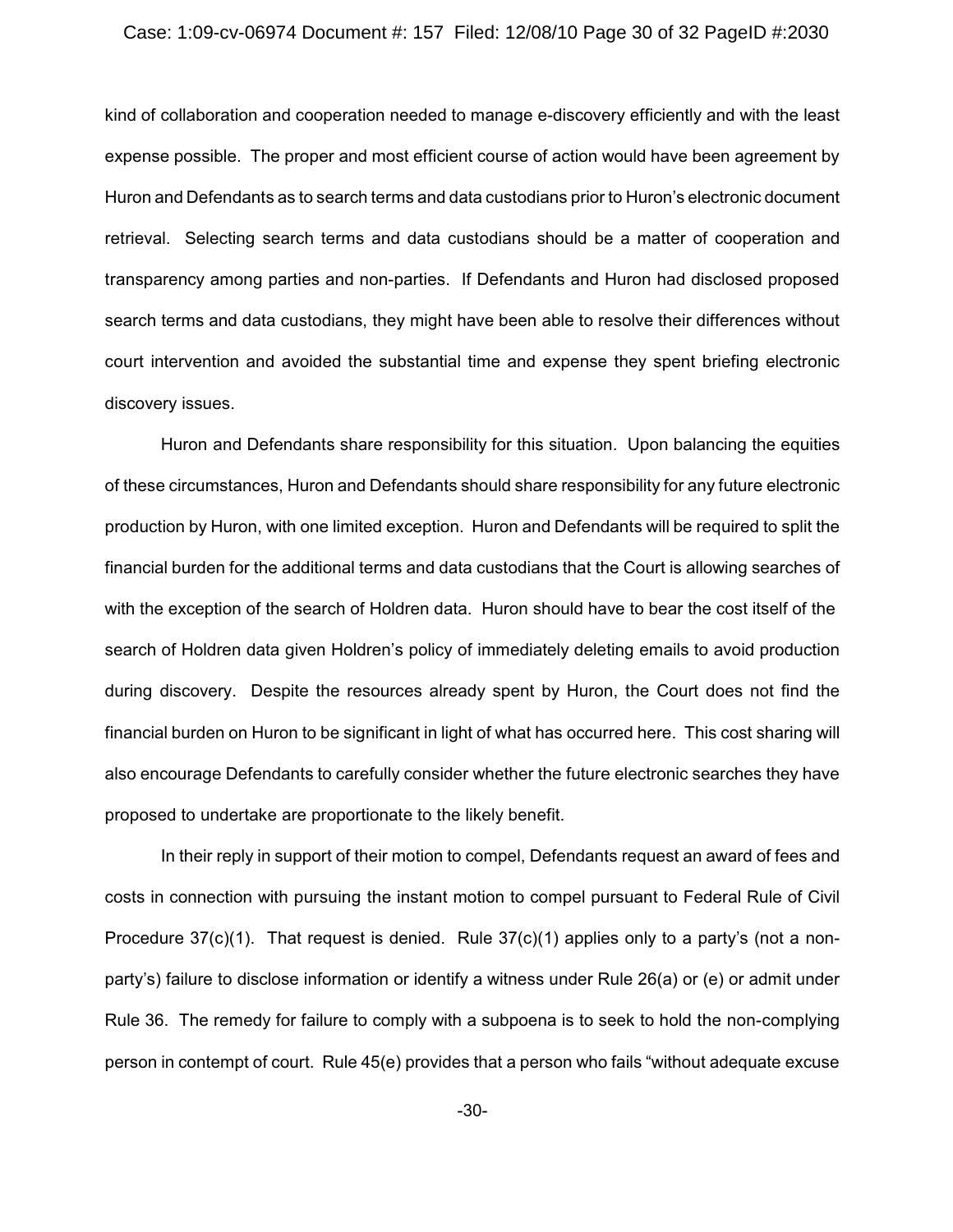# Case: 1:09-cv-06974 Document #: 157 Filed: 12/08/10 Page 31 of 32 PageID #:2031

to obey [a] subpoena" may be held in contempt. Peacock v. Merrill, 2008 WL 687195, at \* 4 n.11 (M.D. La. March 10, 2008) (holding "while a non-party may be held in contempt of court for failure to comply with a subpoena, he or she is not subject to costs and attorney's fees for failure to comply with a subpoena under Rule 45."). Defendants are not entitled to a contempt sanction. Huron served a timely written objection to the subpoena, which qualifies as an adequate excuse. See Fed. R. Civ. P. 45(c). Having raised a timely objection to the subpoena, Huron was not required to produce documents until Defendants obtained a court order. U.S. S.E.C. v. Hyatt, 621 F.3d 687, 690 ( $7<sup>th</sup>$  Cir. 2010) (noting "subsection (c) of [Rule 45] requires an intervening court order if the recipient of the subpoena objects in writing to the production of documents or things."). Because there has been no court order requiring Huron to comply with the subpoena, it cannot be held in contempt. Defendants and Huron shall both bear their own fees and costs incurred in connection with Defendants' motion to compel.

# **CONCLUSION**

Defendants' motion to compel is granted in part on the condition that they will split the costs associated with Huron's future electronic production with the exception of the search of Holdren data. This case demonstrates the importance of candid, meaningful discussion of ESI at the outset of the case, including discovery of ESI from non-parties. Had that been done, the parties should have been able to avoid the issuance of multiple subpoenas to Huron. After service of Defendants' subpoena, Huron and Defendants should have collaborated on the use of particular search terms and the data custodians to be searched in advance of Huron's searches. Counsel are ordered to confer *in person* (not via email, letters, or phone) to establish reasonable limits on the scope of Huron's future ESI production, including restricting the searches to certain key data custodians and agreeing on a narrow list of search terms and date ranges. Counsel are on notice that going forward the Court expects them to genuinely confer in good faith and make reasonable efforts to